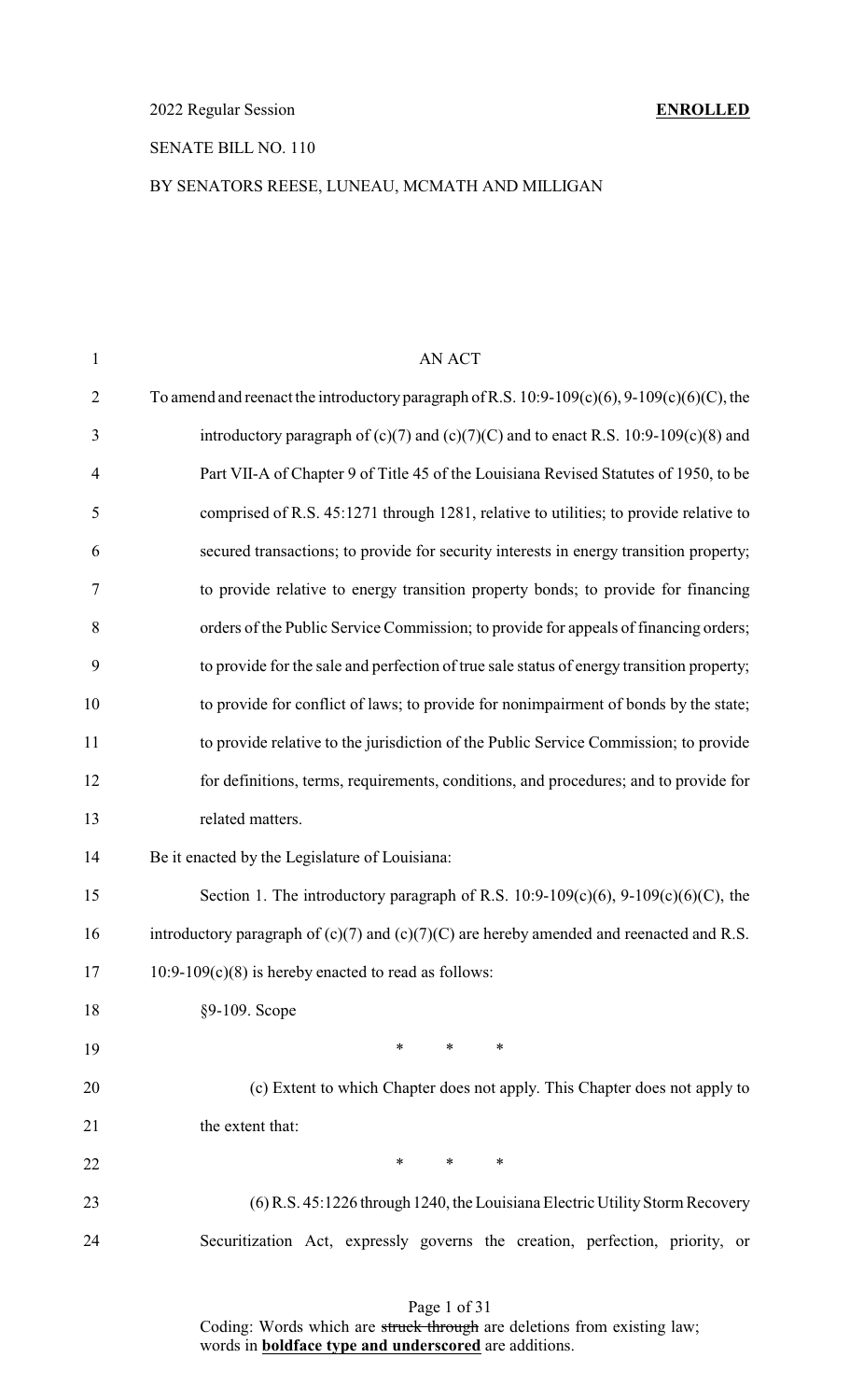| $\mathbf{1}$   | enforcement of a security interest in storm recovery property as defined therein or     |
|----------------|-----------------------------------------------------------------------------------------|
| $\overline{2}$ | any interest or right in any storm recovery property, but except to the extent contrary |
| 3              | to express provisions in the Act, the following provisions of this Chapter              |
| $\overline{4}$ | nonetheless do apply:                                                                   |
| 5              | $\ast$<br>$*$<br>$\ast$                                                                 |
| 6              | (C) This Chapter applies to the enforcement of security interests in storm              |
| 7              | recovery property; or                                                                   |
| 8              | (7) R.S. 45:1251 through 1261, the Louisiana Electric Utility Investment                |
| 9              | Recovery Securitization Act, expressly governs the creation, perfection, priority, or   |
| 10             | enforcement of a security interest in investment recovery property as defined therein   |
| 11             | or any interest or right in any investment recovery property, but, except to the extent |
| 12             | contrary to express provisions in said the Act, the following provisions of this        |
| 13             | Chapter nonetheless do apply:                                                           |
| 14             | $\ast$<br>$\ast$<br>$\ast$                                                              |
| 15             | (C) This Chapter applies to the enforcement of security interests in                    |
| 16             | investment recovery property:; or                                                       |
| 17             | (8) R.S. 45:1271 through 1281, the Louisiana Electric Utility Energy                    |
| 18             | Transition Securitization Act, expressly governs the creation, perfection,              |
| 19             | priority, or enforcement of a security interest in energy transition property as        |
| 20             | defined therein or any interest or right in any energy transition property, but,        |
| 21             | except to the extent contrary to express provisions in the Act, the following           |
| 22             | provisions of this Chapter nonetheless do apply:                                        |
| 23             | (A) Part 5 of this Chapter applies with respect to financing statements                 |
| 24             | pertaining to energy transition property.                                               |
| 25             | (B) This Chapter applies to perfection, the effect of perfection or                     |
| 26             | nonperfection, and the priority of a security interest held by a secured party          |
| 27             | having control of a deposit account or securities account as original collateral.       |
| 28             | (C) This Chapter applies to the enforcement of security interests in                    |
| 29             | energy transition property.                                                             |
|                |                                                                                         |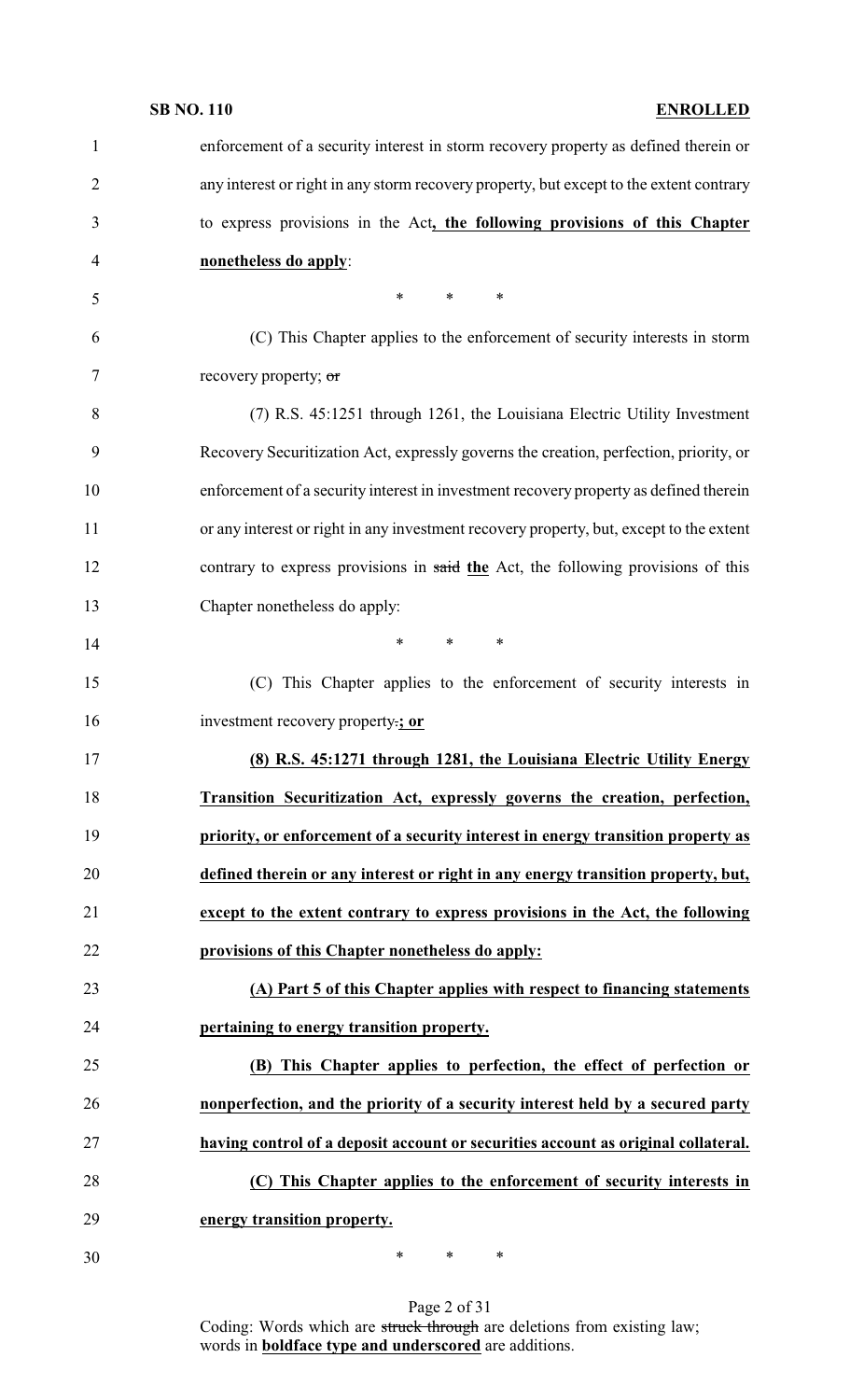| $\mathbf{1}$   | Section 2. Part VII-A of Chapter 9 of Title 45 of the Louisiana Revised Statutes of |
|----------------|-------------------------------------------------------------------------------------|
| $\overline{2}$ | 1950, comprised of R.S. 45:1271 through 1281, is hereby enacted to read as follows: |
| 3              | PART VII-A. LOUISIANA ELECTRIC UTILITY ENERGY                                       |
| $\overline{4}$ | <b>TRANSITION SECURITIZATION ACT</b>                                                |
| 5              | §1271. Short title; purpose                                                         |
| 6              | A. This Part shall be known and may be cited as the "Louisiana Electric             |
| $\tau$         | <b>Utility Energy Transition Securitization Act".</b>                               |
| 8              | B. The purpose of this Part is to enable Louisiana electric utilities, if           |
| 9              | authorized by a financing order issued by the commission, to use securitization     |
| 10             | financing for certain energy transition costs, because this type of debt may        |
| 11             | lower the total amount of costs being included in customers' rates in comparison    |
| 12             | with conventional utility financing methods or alternative methods of recovery,     |
| 13             | thereby benefiting ratepayers. The energy transition bonds will not be public       |
| 14             | debt or a pledge of the full faith and credit of the state or any political or      |
| 15             | governmental unit thereof. Energy transition bonds will be solely the obligation    |
| 16             | of the issuer, an affiliate of an electric utility. The proceeds of the energy      |
| 17             | transition bonds shall be used for the purpose of recovering certain energy         |
| 18             | transition costs, solely as allowed by the commission. Securitization financing     |
| 19             | for energy transition costs is hereby recognized to be a valid public purpose.      |
| 20             | Federal tax laws and revenue procedures expressly require that special state        |
| 21             | legislation be enacted in order for such transactions to receive certain tax        |
| 22             | benefits. The legislature finds a need to promote securitization financing, if      |
| 23             | authorized by the commission, by providing clear and exclusive methods to           |
| 24             | create, transfer, and encumber interests in energy transition property as           |
| 25             | defined in this Part. This need is met by providing in this Part for such methods   |
| 26             | and by establishing that any conflict between the rules governing sales,            |
| 27             | assignments, or transfers of, or security interests, privileges, or other           |
| 28             | encumbrances of any nature upon incorporeal movable property pursuant to            |
| 29             | other laws of this state and the methods provided in this Part, including without   |
| 30             | limitation with regard to creation, perfection, priority, or enforcement, shall be  |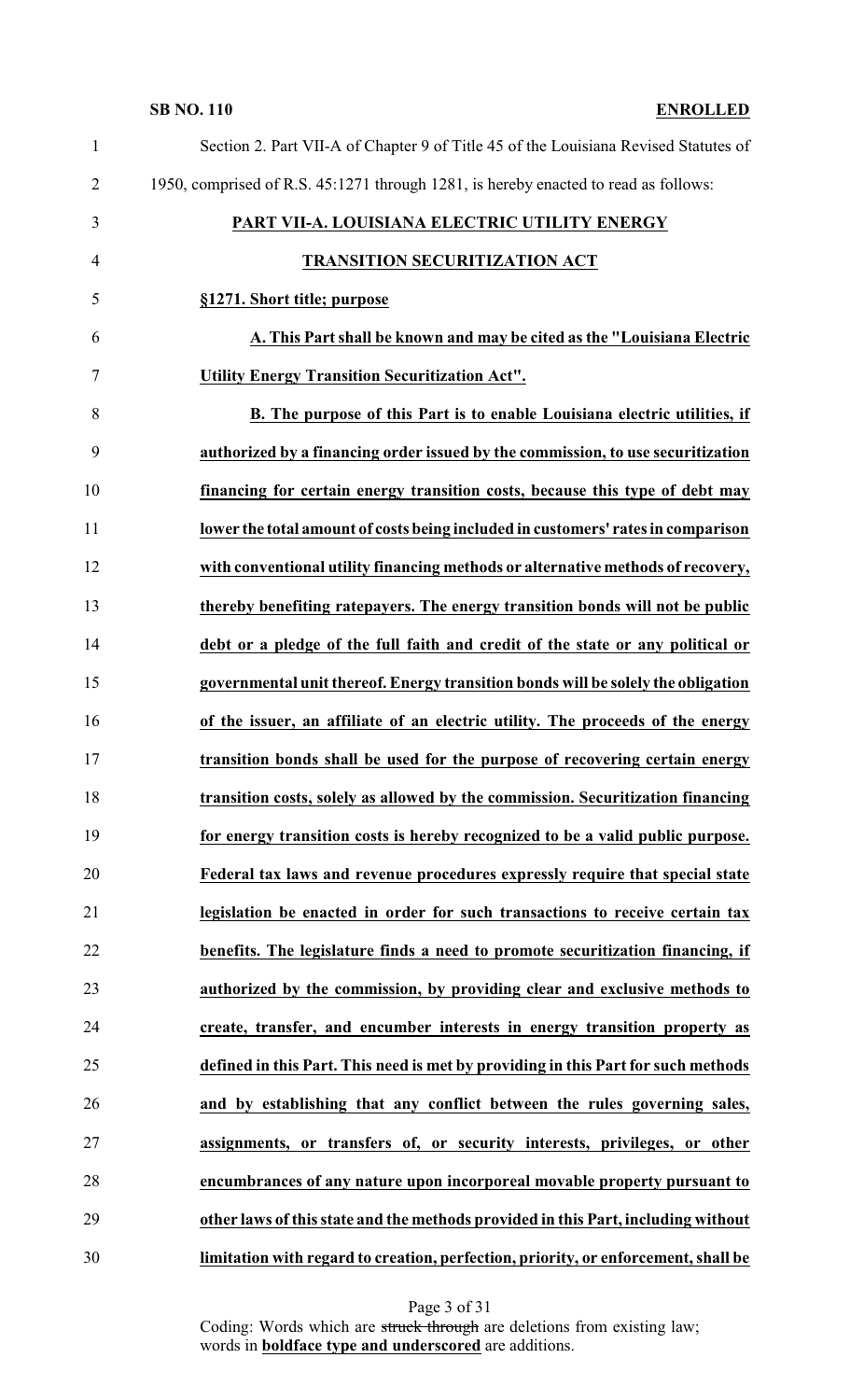| $\mathbf{1}$   | resolved in favor of the rules and methods established in this Part with regard    |
|----------------|------------------------------------------------------------------------------------|
| 2              | to energy transition property.                                                     |
| 3              | C. The intent of this Part is to provide benefits to Louisiana ratepayers          |
| $\overline{4}$ | by allowing a Louisiana electric utility, if authorized by a financing order, to   |
| 5              | achieve certain tax and credit benefits of financing energy transition costs. This |
| 6              | Part does not in any way limit, impair, or impact the commission's plenary         |
| 7              | jurisdiction over the rates charged and services rendered by public utilities in   |
| 8              | this state. Instead, this Part addresses certain property, security interest, and  |
| 9              | other matters to ensure that the financial and federal income tax benefits of      |
| 10             | financing energy transition costs through securitization are available in this     |
| 11             | state. The beneficial income tax and credit characteristics that may be achieved   |
| 12             | include the following:                                                             |
| 13             | (1) Treating the energy transition bonds as debt of the electric utility for       |
| 14             | income tax purposes.                                                               |
| 15             | (2) Treating the energy transition charges as gross income to the electric         |
| 16             | utility recognized under the utility's usual method of accounting for federal and  |
| 17             | state income tax purposes, rather than recognizing gross income upon the           |
| 18             | receipt of the financing order or of cash in exchange for the sale of the energy   |
| 19             | transition property or the issuance of the energy transition bonds.                |
| 20             | (3) Avoiding the recognition of debt on the electric utility's balance sheet       |
| 21             | for certain credit and regulatory purposes by reason of the energy transition      |
| 22             | bonds.                                                                             |
| 23             | (4) Treating the sale, assignment, or transfer of the energy transition            |
| 24             | property by the electric utility as a true sale for state law and bankruptcy       |
| 25             | purposes.                                                                          |
| 26             | (5) Mitigating any adverse impact of the financing on the electric utility's       |
| 27             | credit rating.                                                                     |
| 28             | D. This Part does not impose fees or energy transition charges, but                |
| 29             | instead only authorizes the commission to approve energy transition charges in     |
| 30             | its discretion.                                                                    |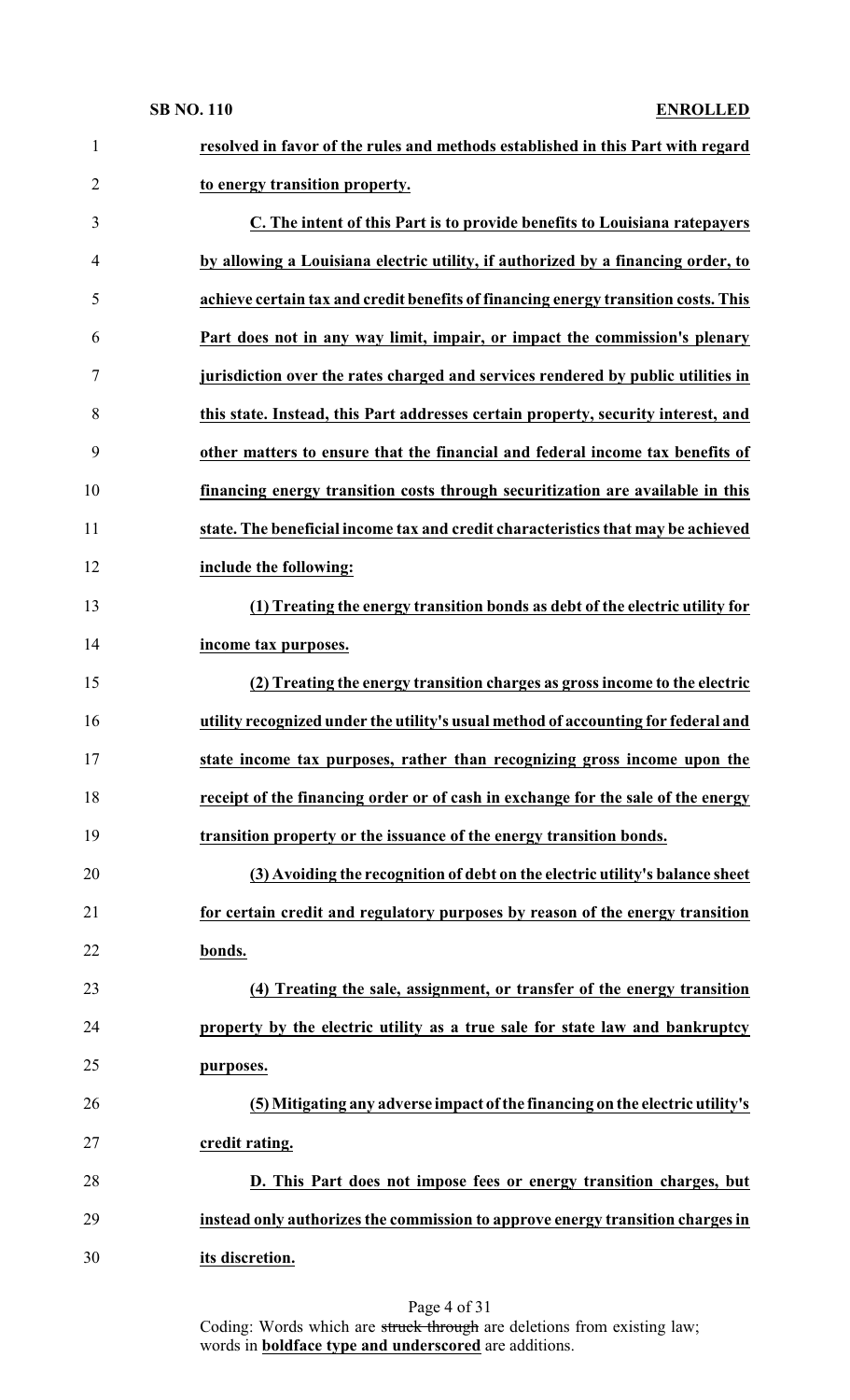| 1              | §1272. Definitions                                                                    |
|----------------|---------------------------------------------------------------------------------------|
| $\overline{2}$ | As used in this Part:                                                                 |
| 3              | (1) "Ancillary agreement" means any bond, insurance policy, letter of                 |
| 4              | credit, reserve account, surety bond, swap arrangement, hedging arrangement,          |
| 5              | liquidity or credit support arrangement, or other financial arrangement entered       |
| 6              | into in connection with the issuance or payment of energy transition bonds.           |
| 7              | (2) "Assignee" means any legal or commercial entity, including but not                |
| 8              | limited to a corporation, limited liability company, partnership, limited             |
| 9              | partnership, or other legally recognized entity to which an electric utility sells,   |
| 10             | assigns, or transfers, other than as security, all or a portion of its interest in or |
| 11             | right to energy transition property. The assignee may be a new subsidiary             |
| 12             | created by the electric utility for this purpose. The term also includes any legal    |
| 13             | or commercial entity to which an assignee sells, assigns, or transfers, other than    |
| 14             | as security, all or a portion of its interest in or right to energy transition        |
| 15             | property.                                                                             |
| 16             | (3) "Commission" means the Louisiana Public Service Commission.                       |
| 17             | (4) "Electric utility" or "utility" means an "electric public utility" as             |
| 18             | defined in R.S. 45:121.                                                               |
| 19             | (5) "Eligible electric generating facility" means a coal-fired or                     |
| 20             | lignite-fired electric generating facility owned entirely or in indivision by an      |
| 21             | electric utility furnishing electric service to customers within the state.           |
| 22             | (6) "Eligible mine" means a coal or lignite mine that services a                      |
| 23             | mine-mouth eligible electric generating facility furnishing electric service to       |
| 24             | customers within this state.                                                          |
| 25             | (7) "Energy transition bonds" means bonds, notes, certificates of                     |
| 26             | participation, or other evidences of indebtedness that are issued pursuant to an      |
| 27             | indenture or other contract of an electric utility or an issuer pursuant to a         |

**financing order, the proceeds of which are used directly or indirectly to provide,**

 **recover, finance, or refinance commission-approved energy transition costs and financing costs, and costs to fund energy transition reserves to such levels as the**

Page 5 of 31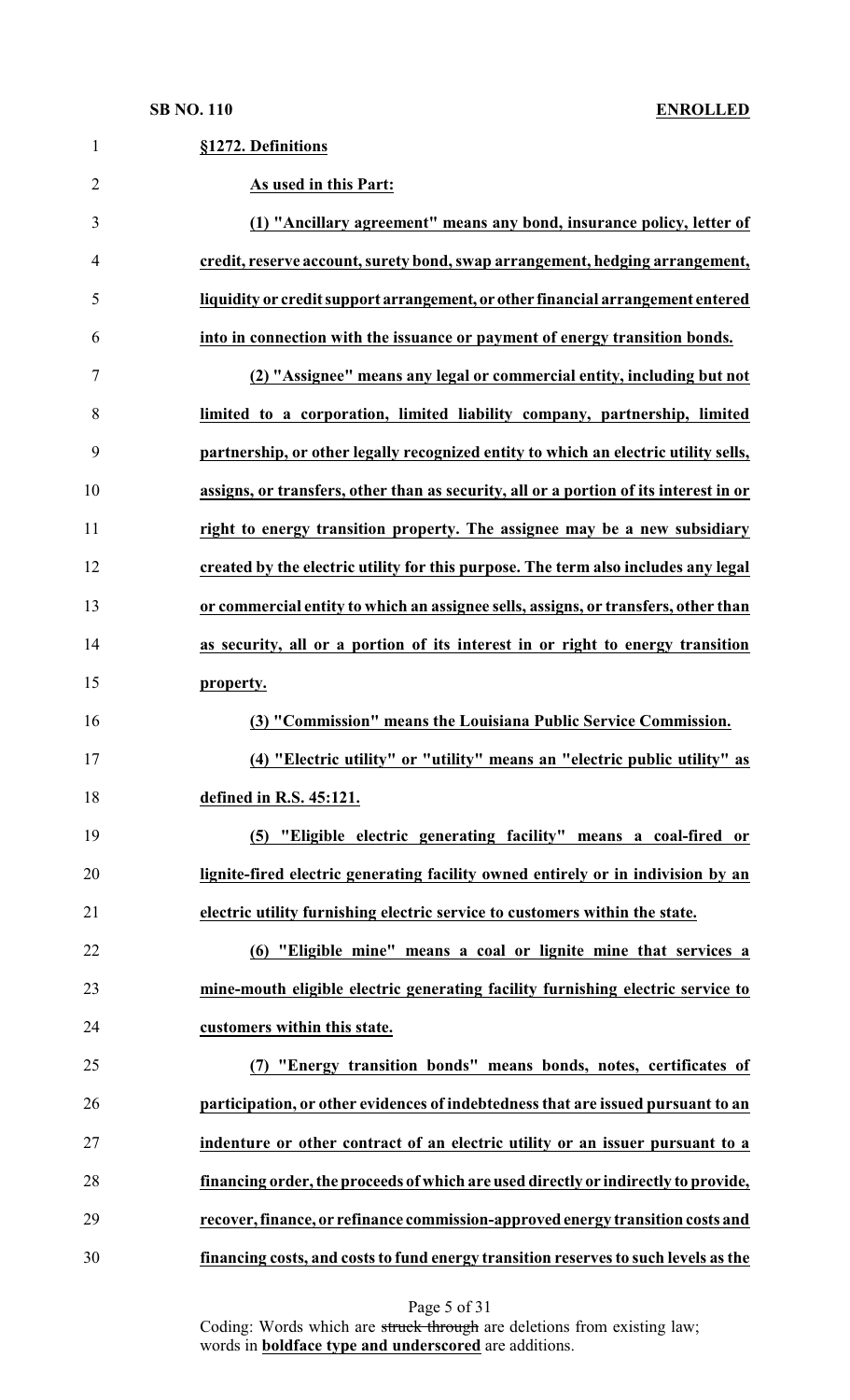| 1              | commission may authorize in a financing order, and that are secured by or           |
|----------------|-------------------------------------------------------------------------------------|
| $\overline{2}$ | payable from energy transition property. If certificates of participation are       |
| 3              | issued, references in this Part to principal, interest, or premium shall refer to   |
| $\overline{4}$ | comparable amounts under those certificates. Energy transition bonds shall be       |
| 5              | nonrecourse to the credit or any assets of the electric utility other than the      |
| 6              | energy transition property as specified in the financing order and any rights       |
| $\tau$         | under any ancillary agreement. Energy transition bonds shall be legal               |
| 8              | investments for all governmental units, financial institutions, insurance           |
| 9              | companies, fiduciaries, and other persons that require statutory authority          |
| 10             | regarding legal investment.                                                         |
| 11             | (8) "Energy transition charge" means the amounts authorized by the                  |
| 12             | commission to recover, finance, or refinance energy transition costs and            |
| 13             | financing costs, and to fund any energy transition reserves to such levels as the   |
| 14             | commission may authorize in a financing order. To the extent determined             |
| 15             | appropriate by the commission and provided for in a financing order, such           |
| 16             | amounts are to be imposed on, and be a part of, all customer bills, be              |
| 17             | periodically adjusted, and be collected by an electric utility or its successors or |
| 18             | assignees, or a collection agent, through a nonbypassable charge collected as       |
| 19             | part of the electric utility's retail rates, whether in base rates, fuel adjustment |
| 20             | clauses, or in any other manner considered appropriate by the commission, for       |
| 21             | the time period specified in the financing order, paid by all existing and future   |
| 22             | customers receiving retail electric service from the electric utility or its        |
| 23             | successors under rate schedules or special contracts authorized or approved by      |
| 24             | the commission.                                                                     |
| 25             | (9) "Energy transition costs" means, if requested by the electric utility,          |
| 26             | and as may be approved by the commission, costs incurred or to be incurred by       |
| 27             | an electric utility consisting of any of the following:                             |
| 28             | (a) Costs caused by or associated with the following:                               |
| 29             | (i) The retirement of an eligible electric generating facility.                     |
| 30             | (ii) The decommissioning, demolition, remediation, and cleanup of a                 |

Page 6 of 31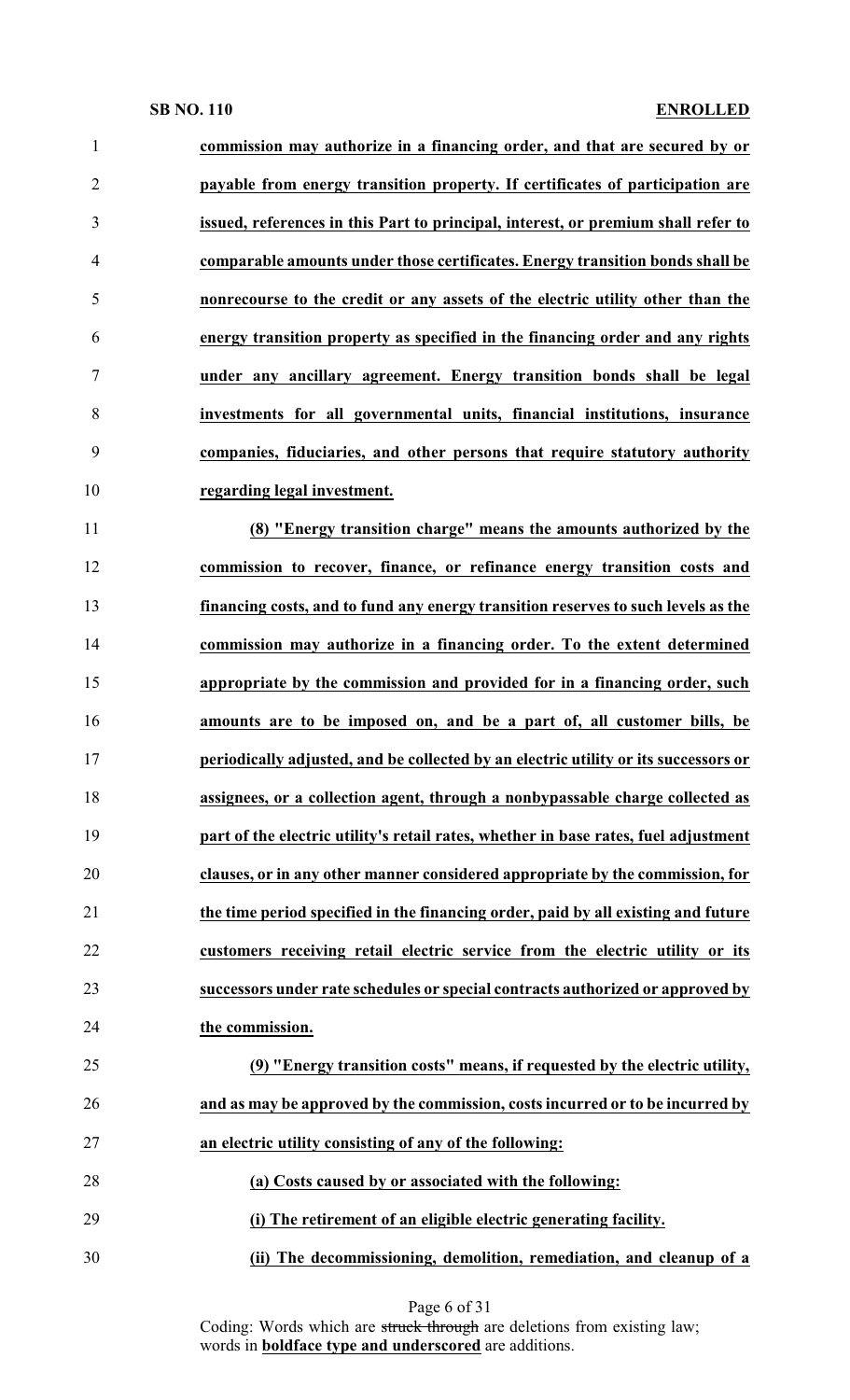| $\mathbf{1}$   | retired eligible electric generating facility and related improvements and            |
|----------------|---------------------------------------------------------------------------------------|
| $\overline{2}$ | waterworks and restoring its site.                                                    |
| 3              | (iii) The unrecovered capitalized costs of or undepreciated investments               |
| $\overline{4}$ | in a retired eligible electric generating facility that were being recovered in rates |
| 5              | as of the date of retirement.                                                         |
| 6              | (iv) Obsolete or unnecessary stores inventory previously serving the                  |
| 7              | eligible electric generating facility.                                                |
| 8              | (b) Costs not previously collected from the electric utility's customers for          |
| 9              | previously mined coal or lignite or for the closure and reclamation of an eligible    |
| 10             | mine, including land remediation and liabilities. Energy transition costs shall       |
| 11             | not include any monetary penalty, fine, or forfeiture assessed against an electric    |
| 12             | utility or its affiliate by a government agency or a court under a federal or state   |
| 13             | environmental statute, rule, or regulation.                                           |
| 14             | (c) Costs of repurchasing equity or retiring any existing indebtedness                |
| 15             | relating to any costs as provided in Subparagraphs (a) and (b) of this                |
| 16             | Paragraph.                                                                            |
| 17             | (d) Costs to fund and finance one or more energy transition reserves if               |
| 18             | the commission determines appropriate.                                                |
| 19             | (e) Carrying costs pertaining to any costs included in this Paragraph not             |
| 20             | otherwise being recovered in rates, from the respective dates on which such           |
| 21             | costs were incurred until the date that energy transition bonds are issued.           |
| 22             | Costs for severance, retention payments, or early retirement<br>(f)                   |
| 23             | payments and job retraining and education for employees whose existing jobs           |
| 24             | are eliminated due to the retirement of the eligible electric generating facility     |
| 25             | or the eligible mine, or to fund and finance a reserve therefor.                      |
| 26             | (g) Any other costs determined by the commission to be reasonably                     |
| 27             | associated with the retirement of an eligible mine or an eligible energy electric     |
| 28             | generating facility.                                                                  |
| 29             | (10) "Energy transition property" means the contract right constituting               |
| 30             | incorporeal movable property newly created pursuant to this Part which                |
|                |                                                                                       |

Page 7 of 31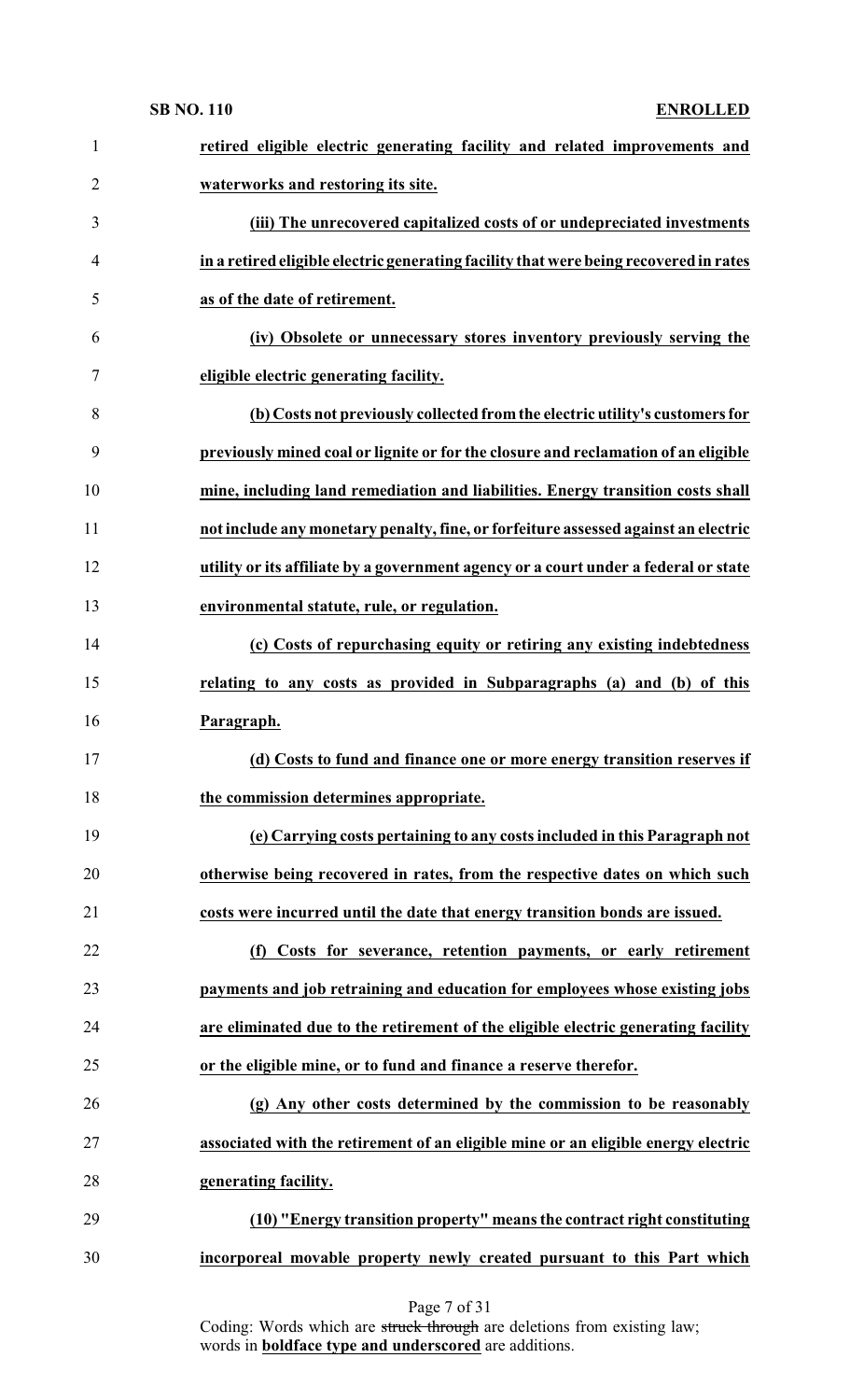| $\mathbf{1}$   | consists of all of the following:                                                    |
|----------------|--------------------------------------------------------------------------------------|
| $\overline{2}$ | (a) The rights and interests of an electric utility or successors or                 |
| 3              | assignees of the electric utility specified as being energy transition property in   |
| $\overline{4}$ | a financing order, including the right to impose, bill, charge, collect, and receive |
| 5              | energy transition charges authorized in the financing order, the right to enforce    |
| 6              | the obligations of the utility to collect and service the energy transition charges, |
| 7              | and the right to obtain periodic adjustments to such charges as may be provided      |
| 8              | in the financing order and this Part.                                                |
| 9              | (b) All revenues, collections, claims, rights to payment, payments, money,           |
| 10             | or proceeds arising from the rights and interests specified in Subparagraph (a)      |
| 11             | of this Paragraph, regardless of whether such revenues, collections, claims,         |
| 12             | rights to payment, payments, money, or proceeds are imposed, billed, received,       |
| 13             | collected, or maintained together with or commingled with other revenues,            |
| 14             | collections, rights to payment, payments, money, or proceeds.                        |
| 15             | (11) "Energy transition reserve" means a reserve established pursuant                |
| 16             | to an order of the commission for energy transition costs. An energy transition      |
| 17             | reserve shall be a restricted segregated fund, the use of which may be limited       |
| 18             | by the commission to specific types of incurred or future energy transition costs,   |
| 19             | such as future employee payments or future closure or remediation costs for an       |
| 20             | eligible mine or an eligible electric generating facility.                           |
| 21             | (12) "Financing costs" means, if approved by the commission, whether                 |
| 22             | incurred or paid on issuance of the energy transition bonds or ongoing over the      |
| 23             | life of the energy transition bonds, any of the following:                           |
| 24             | (a) Interest and acquisition, defeasance, or redemption premiums that                |
| 25             | are payable on energy transition bonds and any other amounts owing in respect        |
| 26             | of energy transition bonds.                                                          |
| 27             | (b) Any payment required under an ancillary agreement and any                        |
| 28             | amount required to fund initially or replenish from time to time any sinking         |
| 29             | fund, overcollateralization fund, reserve, or other accounts established under       |
| 30             | the terms of any indenture, ancillary agreement, or other financing documents        |

Page 8 of 31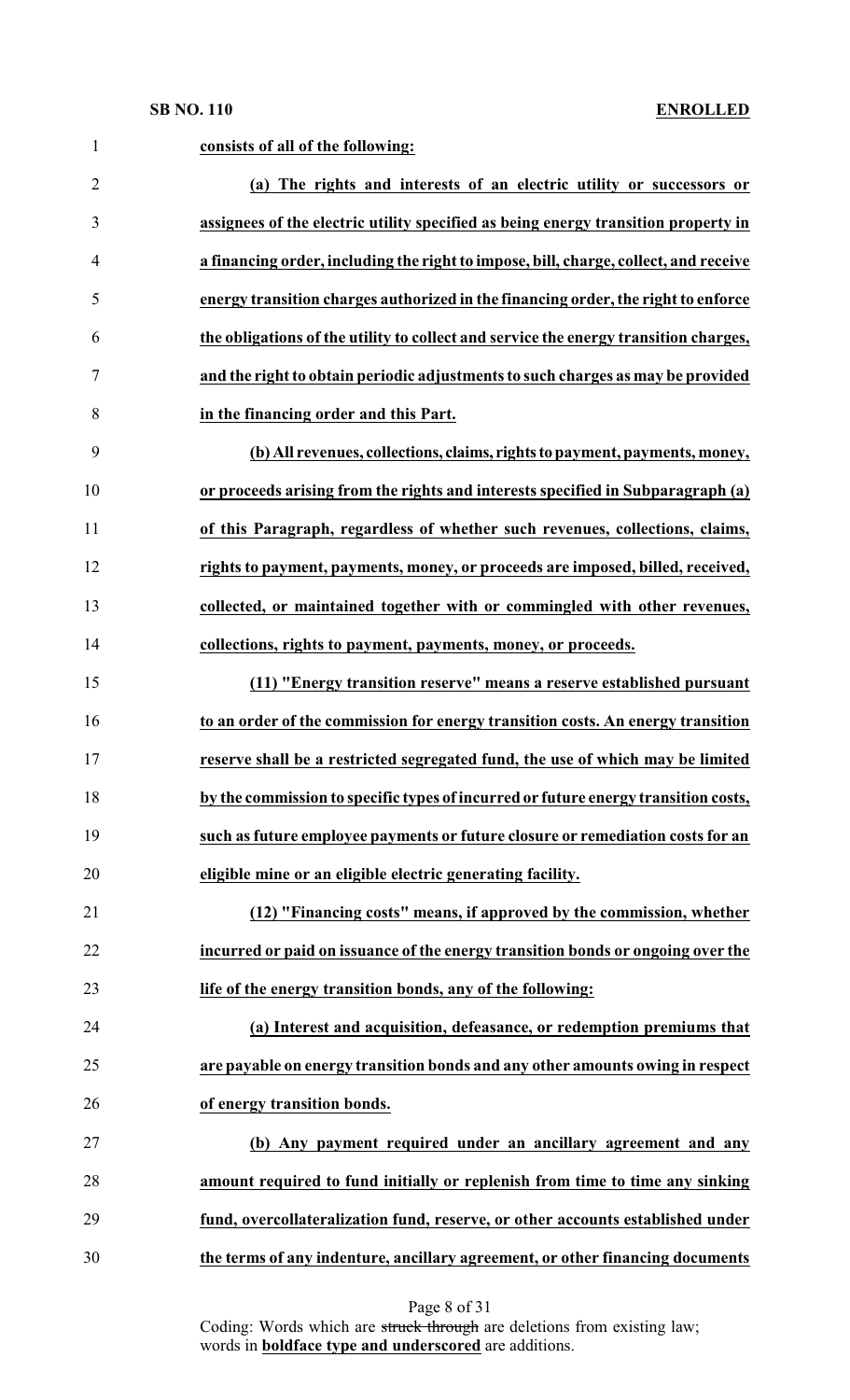| $\mathbf{1}$   | pertaining to energy transition bonds.                                              |
|----------------|-------------------------------------------------------------------------------------|
| $\overline{2}$ | (c) Any other cost related to issuing, supporting, repaying, servicing, and         |
| 3              | refunding energy transition bonds, including but not limited to servicing fees,     |
| 4              | accounting and auditing fees, fees and other amounts payable to a trustee, legal    |
| 5              | fees, consulting fees, administrative fees, printing and edgarizing fees, financial |
| 6              | advisor fees, placement and underwriting fees, capitalized interest, rating         |
| 7              | agency fees, government registration fees, stock exchange listing and               |
| 8              | compliance fees, and filing fees, including costs related to obtaining the          |
| 9              | financing order. Financing costs may be, without limitation, costs of the issuer,   |
| 10             | the electric utility, or the commission.                                            |
| 11             | (d) Any income taxes and license fees imposed on the revenues generated             |
| 12             | from the collection of energy transition charges or otherwise resulting from the    |
| 13             | collection of energy transition charges, in any such case whether paid, payable,    |
| 14             | or accrued.                                                                         |
| 15             | (e) Any state and local taxes, franchise, gross receipts, and other taxes           |
| 16             | or similar charges, including but not limited to regulatory assessment fees, in     |
| 17             | any such case whether paid, payable, or accrued.                                    |
| 18             | (f) The fees, costs, and related expenses to obtain any waiver, consent,            |
| 19             | release, or approval from any lender related to any existing debt agreement         |
| 20             | pertaining to an eligible mine or its operation.                                    |
| 21             | (13) "Financing order" means an order of the commission, if granted by              |
| 22             | the commission in its sole discretion, which allows for all of the following:       |
| 23             | (a) The issuance of energy transition bonds.                                        |
| 24             | (b) The imposition, collection, and periodic adjustments of energy                  |
| 25             | transition charges.                                                                 |
| 26             | (c) The creation of energy transition property.                                     |
| 27             | (d) The sale, assignment, or transfer of energy transition property to an           |
| 28             | assignee.                                                                           |
| 29             | (e) The disposition of the proceeds of the energy transition bonds.                 |
| 30             | (14) "Financing party" means any holder of energy transition bonds, any             |

Page 9 of 31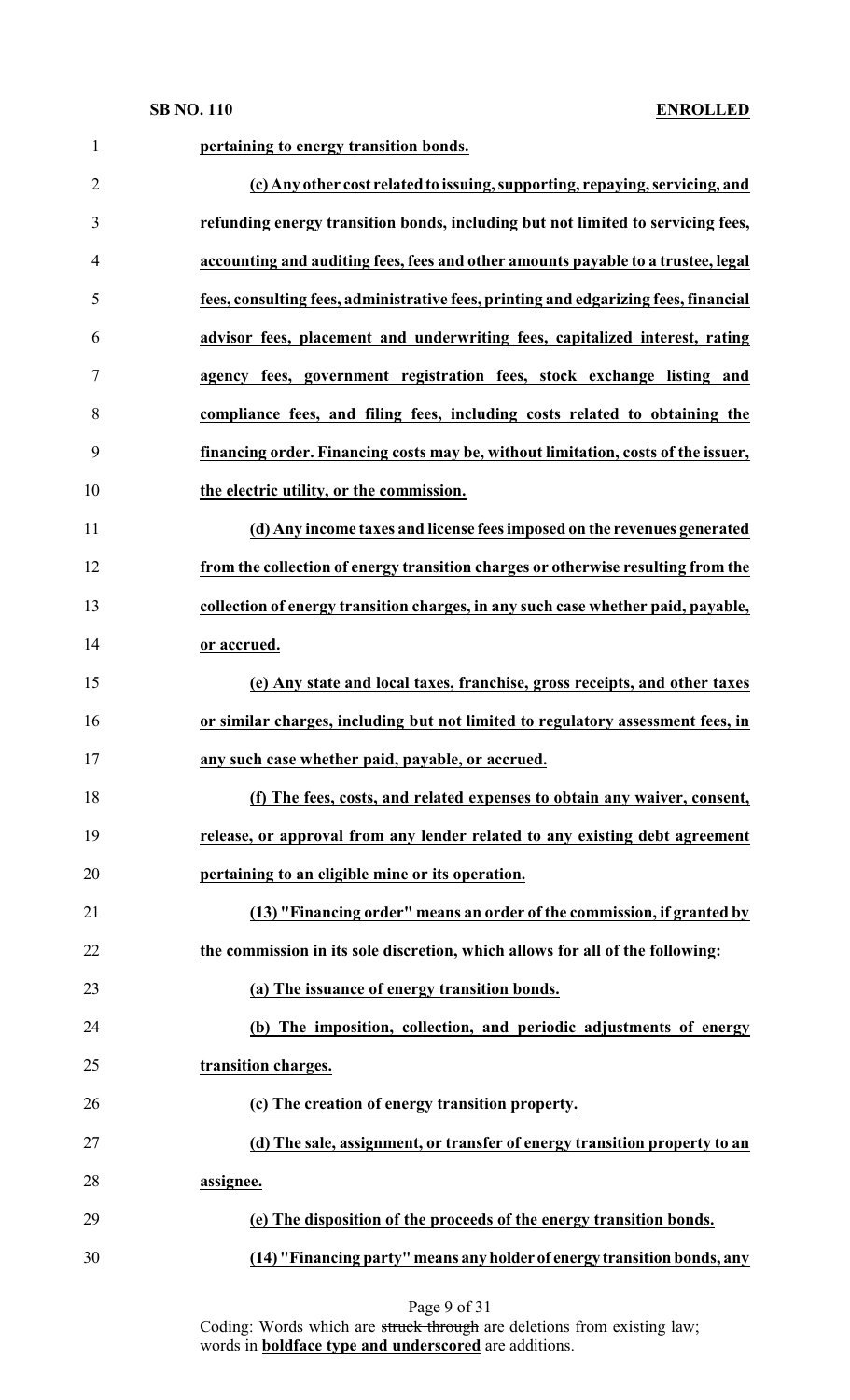| $\mathbf{1}$   | party to or beneficiary of an ancillary agreement, and any trustee, collateral          |
|----------------|-----------------------------------------------------------------------------------------|
| $\overline{2}$ | agent, or other person acting for the benefit of any of the foregoing.                  |
| 3              | (15) "Financing statement" has the same meaning as that provided in the                 |
| 4              | <b>Uniform Commercial Code-Secured Transactions. All financing statements</b>           |
| 5              | referenced in this Part shall be filed in accordance with Part 5 of Chapter 9 of        |
| 6              | Title 10 of the Louisiana Revised Statutes of 1950 and shall be filed in this state.    |
| 7              | (16) "Issuer" means any assignee that is a wholly owned subsidiary of an                |
| 8              | electric utility and that issues energy transition bonds approved by a financing        |
| 9              | order.                                                                                  |
| 10             | (17) "Lien creditor" means any of the following:                                        |
| 11             | (a) A creditor that has acquired a lien on the property involved by                     |
| 12             | attachment, sequestration, seizure, levy, or by similar means.                          |
| 13             | (b) A person receiving an assignment for benefit of creditors from the                  |
| 14             | time of assignment.                                                                     |
| 15             | (c) A trustee in bankruptcy from the date of the filing of the petition.                |
| 16             | (d) A receiver in equity from the time of appointment.                                  |
| 17             | (18) "Secured party" means a financing party in favor of which an                       |
| 18             | electric utility or an issuer creates a security interest in any or all portions of its |
| 19             | interest in or right to energy transition property. A secured party may be              |
| 20             | granted a security interest in energy transition property under this Part and a         |
| 21             | security interest in other collateral subject to the Uniform Commercial                 |
| 22             | Code-Secured Transactions in one security agreement.                                    |
| 23             | (19) "Security interest" means an encumbrance of and a right of                         |
| 24             | preference over any portion of energy transition property created by contract           |
| 25             | to secure the payment or performance of an obligation.                                  |
| 26             | (20) "Uniform Commercial Code-Secured Transactions" means Chapter                       |
| 27             | 9 of Title 10 of the Louisiana Revised Statutes of 1950.                                |
| 28             | §1273. Financing orders                                                                 |
| 29             | A. An electric utility may petition the commission for a financing order.               |
| 30             | Application by an electric utility for authority for the electric utility or its issuer |
|                |                                                                                         |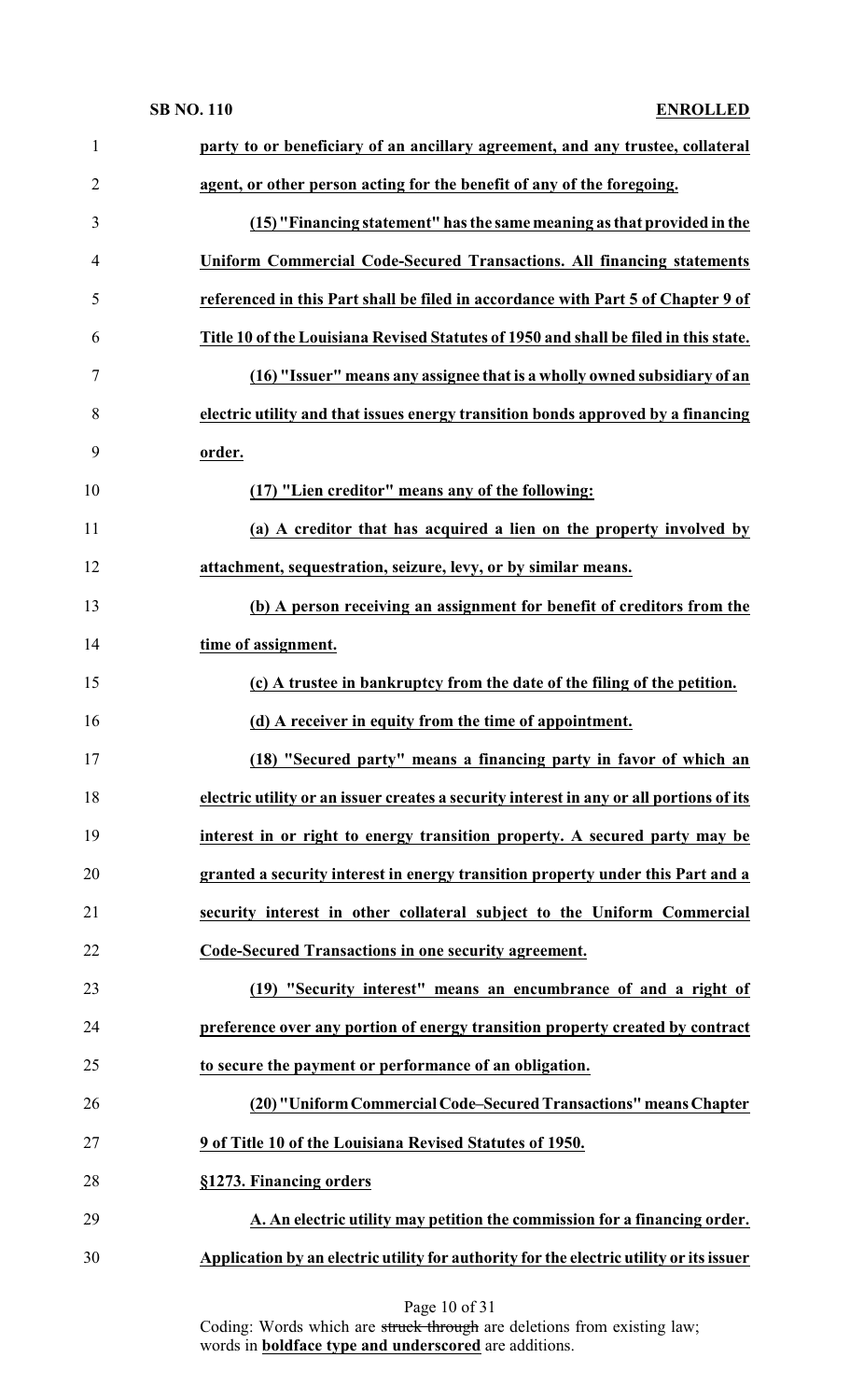| $\mathbf{1}$   | to issue energy transition bonds shall be made in such form as the commission          |
|----------------|----------------------------------------------------------------------------------------|
| $\overline{2}$ | prescribes. Every application shall be made under oath and shall be signed and         |
| 3              | filed on behalf of the electric utility by its president or by a vice president,       |
| $\overline{4}$ | treasurer, or other executive officer having knowledge of the matters set forth.       |
| 5              | No electric utility or issuer shall issue any energy transition bonds until it has     |
| 6              | been specifically authorized to do so by order of the commission. No electric          |
| $\tau$         | utility shall, without the consent of the commission granted in a commission           |
| 8              | order, apply any proceeds of energy transition bonds to any purpose not                |
| 9              | specified in the commission's order or supplemental order, or to any purpose           |
| 10             | in excess of the amount allowed for such purpose in the order or supplemental          |
| 11             | order, or to any purpose in contravention of the order or supplemental order.          |
| 12             | B. The commission may grant an application under Subsection A of this                  |
| 13             | Section in whole or in part by a financing order, and with such modifications          |
| 14             | thereto and upon such terms and conditions as the commission prescribes, and           |
| 15             | may from time to time, after opportunity for hearing and for good cause shown,         |
| 16             | make such supplemental orders in the premises as it finds necessary or                 |
| 17             | appropriate, subject, if the commission so provides, to Paragraph (C)(5) of this       |
| 18             | Section. If the commission issues a financing order approving any issuance of          |
| 19             | energy transition bonds under this Part, the commission may consider whether           |
| 20             | the proposed structuring, expected pricing, and financing costs of the energy          |
| 21             | transition bonds are reasonably expected to result in lower overall costs to           |
| 22             | customers as compared with conventional methods of financing or recovering             |
| 23             | energy transition costs. The commission may determine what degree of                   |
| 24             | flexibility to afford to the electric utility in establishing the terms and conditions |
| 25             | of the energy transition bonds, including but not limited to repayment                 |
| 26             | schedules, interest rates, and other financing costs. A copy of any financing          |
| 27             | order made and entered by the commission under this Part duly certified by the         |
| 28             | executive secretary or director of the records division, as applicable, of the         |
| 29             | commission shall be sufficient evidence for all purposes of whole and complete         |
| 30             | compliance by the electric utility with all procedural and other matters required      |

Page 11 of 31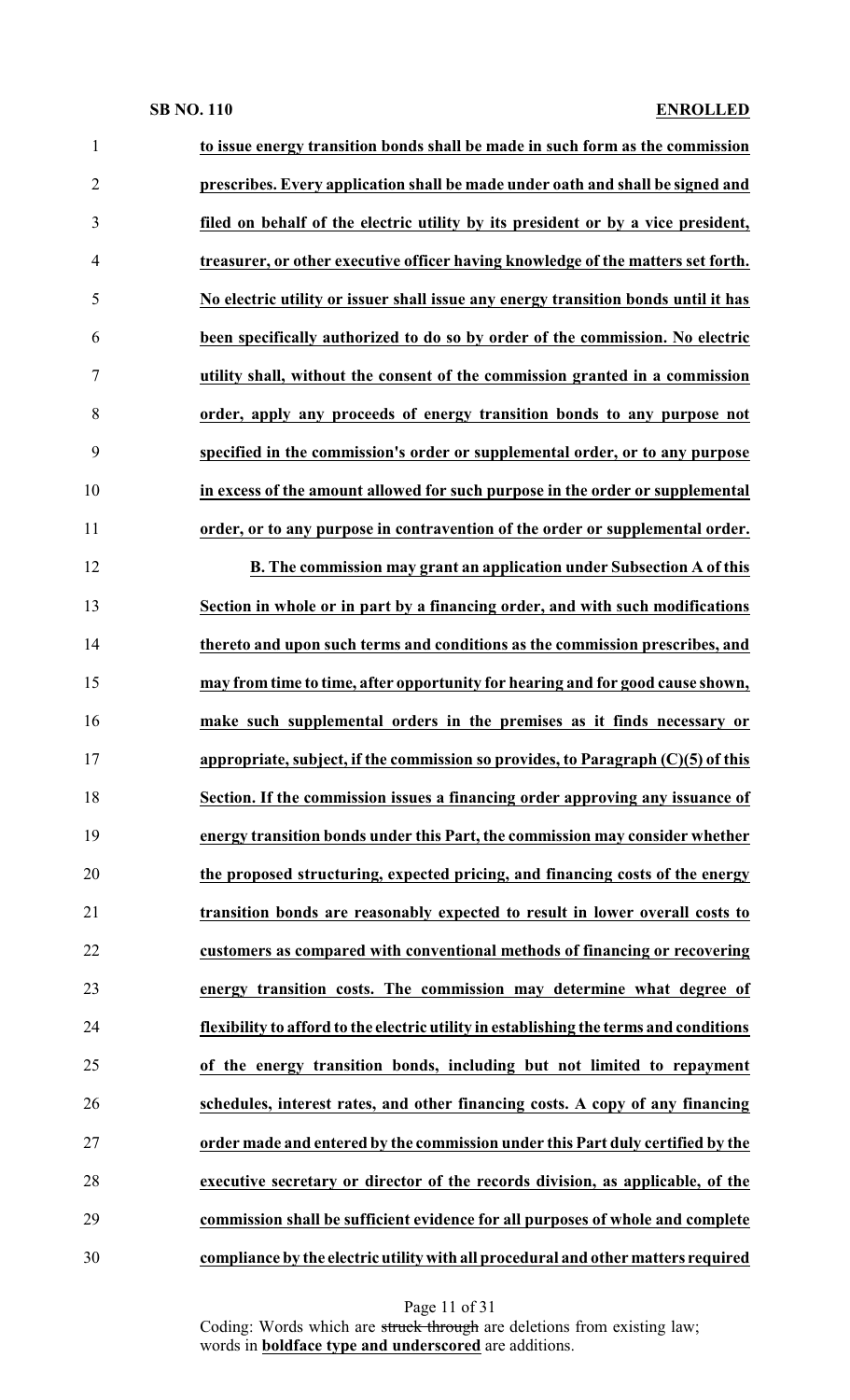| $\mathbf{1}$   | precedent to the entry of the order.                                                  |
|----------------|---------------------------------------------------------------------------------------|
| $\overline{2}$ | C. For a financing order issued to an electric utility by the commission              |
| 3              | to create energy transition property, the financing order shall:                      |
| $\overline{4}$ | (1) Specify the amount of energy transition costs and any levels of energy            |
| 5              | transition reserves determined appropriate by the commission, and provide             |
| 6              | with respect to the amount of principal of the energy transition bonds and of         |
| 7              | financing costs that may be recovered through energy transition charges, and          |
| 8              | specify the time period over which all such amounts may be recovered. This            |
| 9              | time period may be until the energy transition bonds and financing costs are          |
| 10             | paid in full. To the extent the commission considers appropriate, the                 |
| 11             | commission may take into consideration any other methods used to recover              |
| 12             | these amounts and any offsets or credits to those amounts including salvage           |
| 13             | proceeds and tax benefits.                                                            |
| 14             | (2) Specify and create the energy transition property of an electric utility          |
| 15             | and its assignees that shall be used to pay or secure energy transition bonds and     |
| 16             | financing costs as they become due, and authorize the electric utility to impose      |
| 17             | the energy transition charges on its customers.                                       |
| 18             | (3) Provide that such energy transition property shall be sold, assigned,             |
| 19             | or transferred by the electric utility to a subsidiary assignee that is wholly        |
| 20             | owned, directly or indirectly, by the electric utility and that will be the issuer of |
| 21             | the energy transition bonds.                                                          |
| 22             | (4) Provide that the energy transition charges shall be sufficient at all             |
| 23             | times to pay the scheduled principal of and interest on the energy transition         |
| 24             | bonds as the same become due and payable and all other financing costs, and,          |
| 25             | if determined appropriate by the commission, establish a formulaic true-up            |
| 26             | mechanism requiring that the energy transition charges be reviewed and                |
| 27             | adjusted at least annually, in order to correct any over-collection or                |
| 28             | under-collection during the period after the bonds' issuance or preceding             |
| 29             | true-up adjustment and to ensure the projected recovery of amounts sufficient         |
| 30             | to provide timely payment of the scheduled principal of and interest on the           |

Page 12 of 31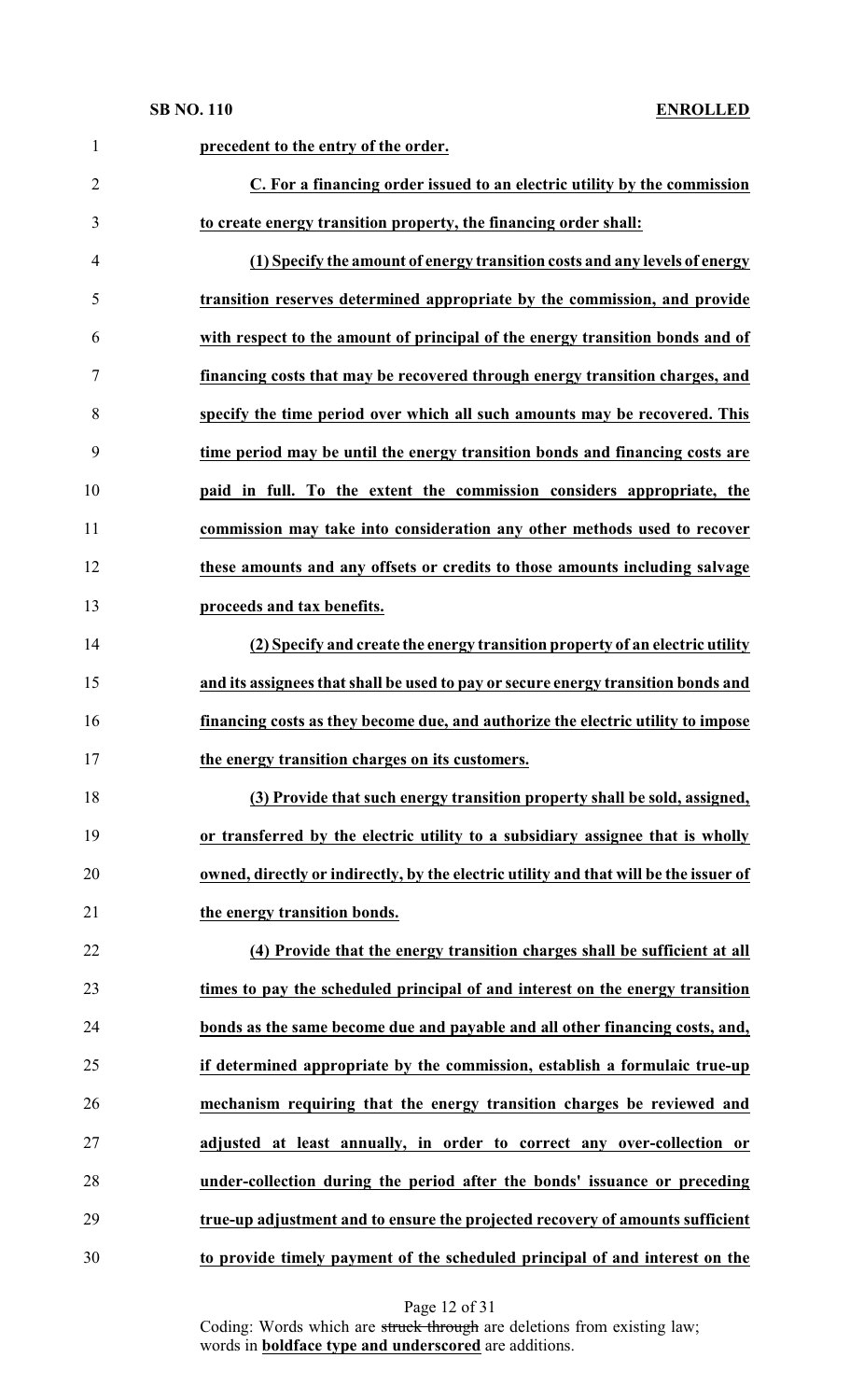| $\mathbf{1}$   | pertinent energy transition bonds and all other financing costs.                      |
|----------------|---------------------------------------------------------------------------------------|
| $\overline{2}$ | (5) Provide and pledge that after the earlier of the transfer of energy               |
| 3              | transition property to an assignee or the issuance of authorized energy               |
| 4              | transition bonds, a financing order shall be irrevocable until the indefeasible       |
| 5              | payment in full of the energy transition bonds, any ancillary agreements, and         |
| 6              | the financing costs. The financing order shall provide that, except as provided       |
| 7              | in Subsection F of this Section or to implement any true-up mechanism adopted         |
| 8              | by the commission as described in Paragraph (4) of this Subsection, the               |
| 9              | commission may not amend, modify, or terminate the financing order by any             |
| 10             | subsequent action or reduce, impair, postpone, terminate, or otherwise adjust         |
| 11             | energy transition charges approved in the financing order, provided nothing           |
| 12             | shall preclude limitation or alteration if and when full compensation is made for     |
| 13             | the full protection of the energy transition charges imposed, charged, and            |
| 14             | collected pursuant to a financing order and the full protection of the holders of     |
| 15             | energy transition bonds and any assignee or financing party.                          |
| 16             | (6) Specify how amounts collected from a customer shall be allocated                  |
| 17             | between energy transition charges and other charges.                                  |
| 18             | (7) Provide that a financing order remains in effect until the energy                 |
| 19             | transition bonds issued pursuant to the order have been indefeasibly paid in full     |
| 20             | and the financing costs of such bonds have been recovered in full.                    |
| 21             | (8) Provide that a financing order shall remain in effect and unabated,               |
| 22             | notwithstanding the reorganization, bankruptcy, or other insolvency                   |
| 23             | proceedings, or merger or sale, of the applicable electric utility or its successors. |
| 24             | (9) Authorize and require the electric utility, to the extent that any                |
| 25             | interest in energy transition property is sold or assigned, to contract with the      |
| 26             | assignee or any financing party that it shall continue to operate its system to       |
| 27             | provide service to its customers, shall collect amounts in respect of the energy      |
| 28             | transition charges for the benefit and account of such assignee or financing          |
| 29             | party, and shall account for and remit such amounts to or for the account of          |
| 30             | such assignee or financing party, including pursuant to a sequestration order         |

Page 13 of 31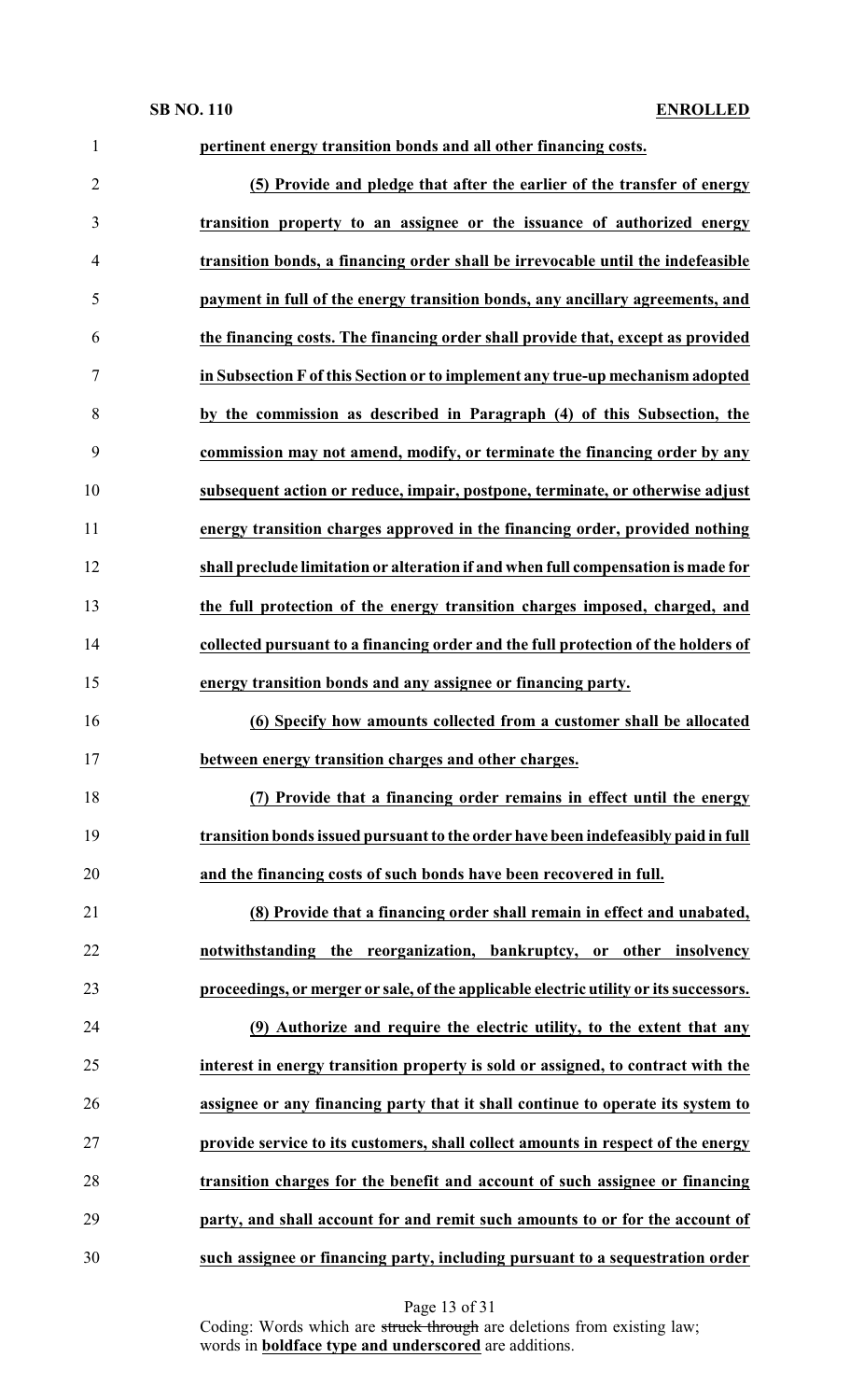| $\mathbf{1}$   | authorized by this Part.                                                              |
|----------------|---------------------------------------------------------------------------------------|
| $\overline{2}$ | (10) Include terms and conditions satisfactory to the commission in its               |
| 3              | discretion ensuring that the imposition and collection of energy transition           |
| 4              | charges authorized in the financing order shall be nonbypassable to the fullest       |
| 5              | extent consistent with the Constitution of Louisiana and the commission's             |
| 6              | jurisdiction. To the extent determined appropriate by the commission and              |
| 7              | provided for in the financing order, such nonbypassable charges shall be              |
| 8              | imposed by the electric utility on, and be a part of, all retail customer bills, be   |
| 9              | periodically adjusted as described in Paragraph (4) of this Subsection, and be        |
| 10             | collected by the electric utility or its successors or assignees, or other collection |
| 11             | agent, as part of the utility's retail rates, whether in base rates, fuel adjustment  |
| 12             | clauses, or in any other manner considered appropriate by the commission, paid        |
| 13             | by all existing and future customers receiving retail electric service from the       |
| 14             | electric utility or its successors under rate schedules or special contracts          |
| 15             | authorized or approved by the commission. The commission may provide for              |
| 16             | payment of such nonbypassable charges even if the customer elects to purchase         |
| 17             | electricity from an alternative supplier, including as a result of a fundamental      |
| 18             | change in the manner of regulation of public utilities in this state, or even if the  |
| 19             | customer elects to self-generate either individually or collectively with other       |
| 20             | customers. Such terms and conditions may include whether the energy                   |
| 21             | transition charges are to be shown as a separate line item on individual              |
| 22             | customer bills.                                                                       |
| 23             | D. In a financing order issued to an electric utility, the commission may:            |
| 24             | (1) Prescribe any limitations on potential assignees of energy transition             |
| 25             | property.                                                                             |
| 26             | (2) Authorize an issuer that is organized pursuant to the laws of this state          |
| 27             | to provide and establish in its articles of incorporation, partnership agreement,     |
| 28             | or operating agreement, as applicable, that in order for a person to file a           |
| 29             | voluntary bankruptcy petition on behalf of that issuer, the prior unanimous           |
| 30             | consent of the directors, partners, or managers, as applicable, shall be required.    |

Page 14 of 31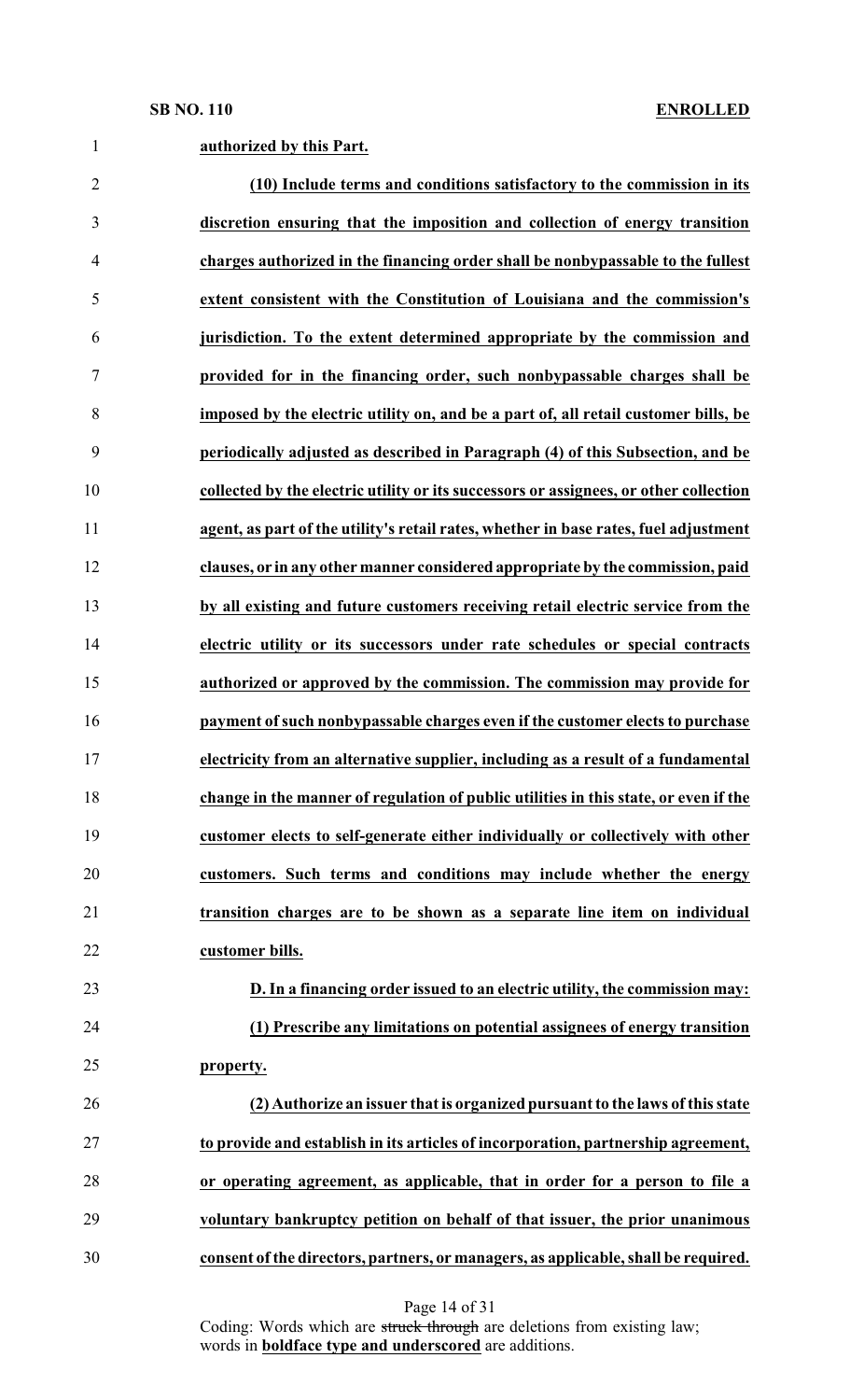| $\mathbf{1}$   | If authorized in a financing order, the following apply:                              |
|----------------|---------------------------------------------------------------------------------------|
| $\overline{2}$ | (a) Any such provision set forth in the articles of incorporation,                    |
| 3              | partnership agreement, or operating agreement of such an issuer shall                 |
| 4              | constitute a legal, valid, and binding agreement of the shareholders and              |
| 5              | directors, partners, or members and managers, as applicable, of such issuer and       |
| 6              | is enforceable against such shareholders and directors, partners, or members          |
| 7              | and managers.                                                                         |
| 8              | (b) A person shall have authority under the laws of this state to file a              |
| 9              | voluntary bankruptcy petition on behalf of such issuer only after compliance          |
| 10             | with any such provision and prerequisite.                                             |
| 11             | (3) Provide that the creation of the electric utility's energy transition             |
| 12             | property pursuant to Paragraph $(C)(2)$ of this Section is conditioned upon, and      |
| 13             | shall be simultaneous with, the sale, assignment, or other transfer of the energy     |
| 14             | transition property to an issuer and the security interest created in the energy      |
| 15             | transition property to secure energy transition bonds and financing costs.            |
| 16             | (4) Establish the portion of energy transition costs allocated to this state          |
| 17             | of an electric utility that has an eligible electric generating facility and eligible |
| 18             | mine used to furnish electric service to customers within the state.                  |
| 19             | (5) Additionally provide with respect to any matters pertaining to and                |
| 20             | within the commission's constitutional jurisdiction over electric utilities and       |
| 21             | plenary power to regulate electric utilities or such other jurisdiction as may be     |
| 22             | conferred on the commission by law.                                                   |
| 23             | E. After the issuance of a financing order, and within such time and                  |
| 24             | subject to any other limitations set forth in the financing order, the electric       |
| 25             | utility retains discretion regarding whether to sell, assign, or otherwise transfer   |
| 26             | energy transition property or to cause the energy transition bonds to be issued,      |
| 27             | including the right to defer or postpone such sale, assignment, transfer, or          |
| 28             | issuance, provided that nothing shall limit in any manner the commission's            |
| 29             | authority to review any such decision for rate-making purposes.                       |
| 30             | F. At the request of an electric utility or on the commission's own motion            |

Page 15 of 31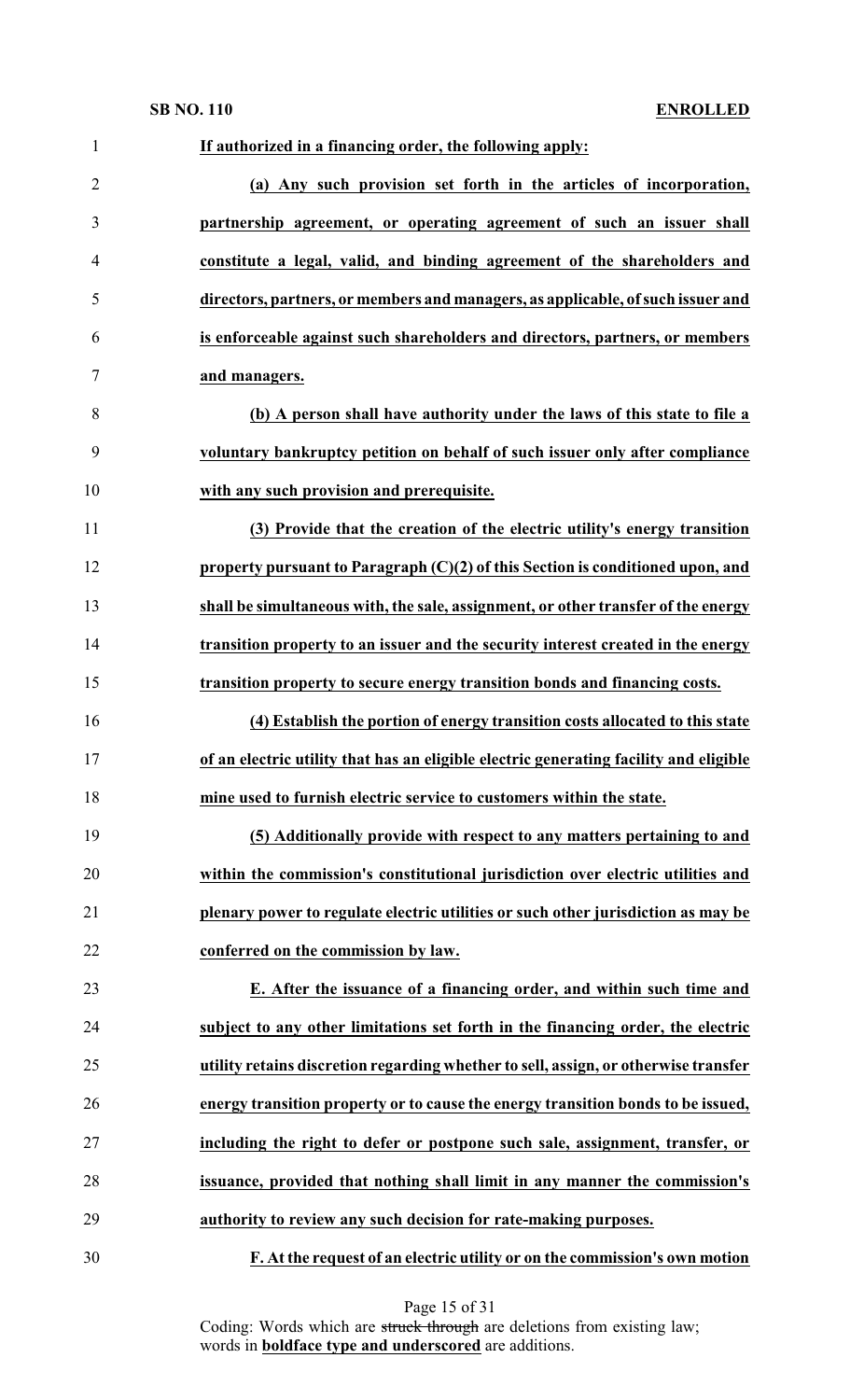| 1              | or the motion of any party affected by the financing order, the commission may     |
|----------------|------------------------------------------------------------------------------------|
| $\overline{2}$ | commence a proceeding and issue a subsequent financing order that provides         |
| 3              | for the refinancing, retiring, or refunding of energy transition bonds issued      |
| $\overline{4}$ | pursuant to the original financing order if the commission finds that the          |
| 5              | subsequent financing order satisfies all of the criteria specified in Subsection B |
| 6              | of this Section, or provides for an accounting, refunding, or crediting to         |
| $\tau$         | customers of any excess collections of any true-up mechanism adopted by the        |
| 8              | commission consistent with Paragraph $(C)(4)$ of this Section. Effective on        |
| 9              | retirement of the refunded energy transition bonds and the issuance of new         |
| 10             | energy transition bonds, the commission may adjust the related energy              |
| 11             | transition charges accordingly or establish substitute energy transition charges.  |
| 12             | G. All financing orders by the commission shall be operative and in full           |
| 13             | force and effect from the time fixed for them to become effective by the           |
| 14             | commission.                                                                        |
| 15             | H.(1) An aggrieved party or intervenor may as its sole remedy, within              |
| 16             | fifteen days after the financing order or a supplemental order made by the         |
| 17             | commission becomes effective, file in the district court of the domicile of the    |
| 18             | commission, a petition setting forth the particular cause of objection to the      |
| 19             | order. When a timely application for a rehearing has been made at the              |
| 20             | commission, the fifteen-day time period for such appeal shall not commence         |
| 21             | until the effective date of the commission order disposing of the rehearing        |
| 22             | application. Inasmuch as delay in the determination of the appeal of a financing   |
| 23             | order may delay the issuance of energy transition bonds, thereby diminishing       |
| 24             | savings to customers which might be achieved if such bonds were issued as          |
| 25             | contemplated by a financing order, all such cases shall be given precedence over   |
| 26             | all other civil cases in the court and shall be heard and determined as speedily   |
| 27             | as possible. The court may affirm the commission's order or set it aside.          |
| 28             | (2) A right of direct appeal from any judgment of the district court shall         |
| 29             | be allowed to the Louisiana Supreme Court as provided in Article IV, Section       |
| 30             | 21 of the Constitution of Louisiana on the terms set out in this Paragraph. No     |

Page 16 of 31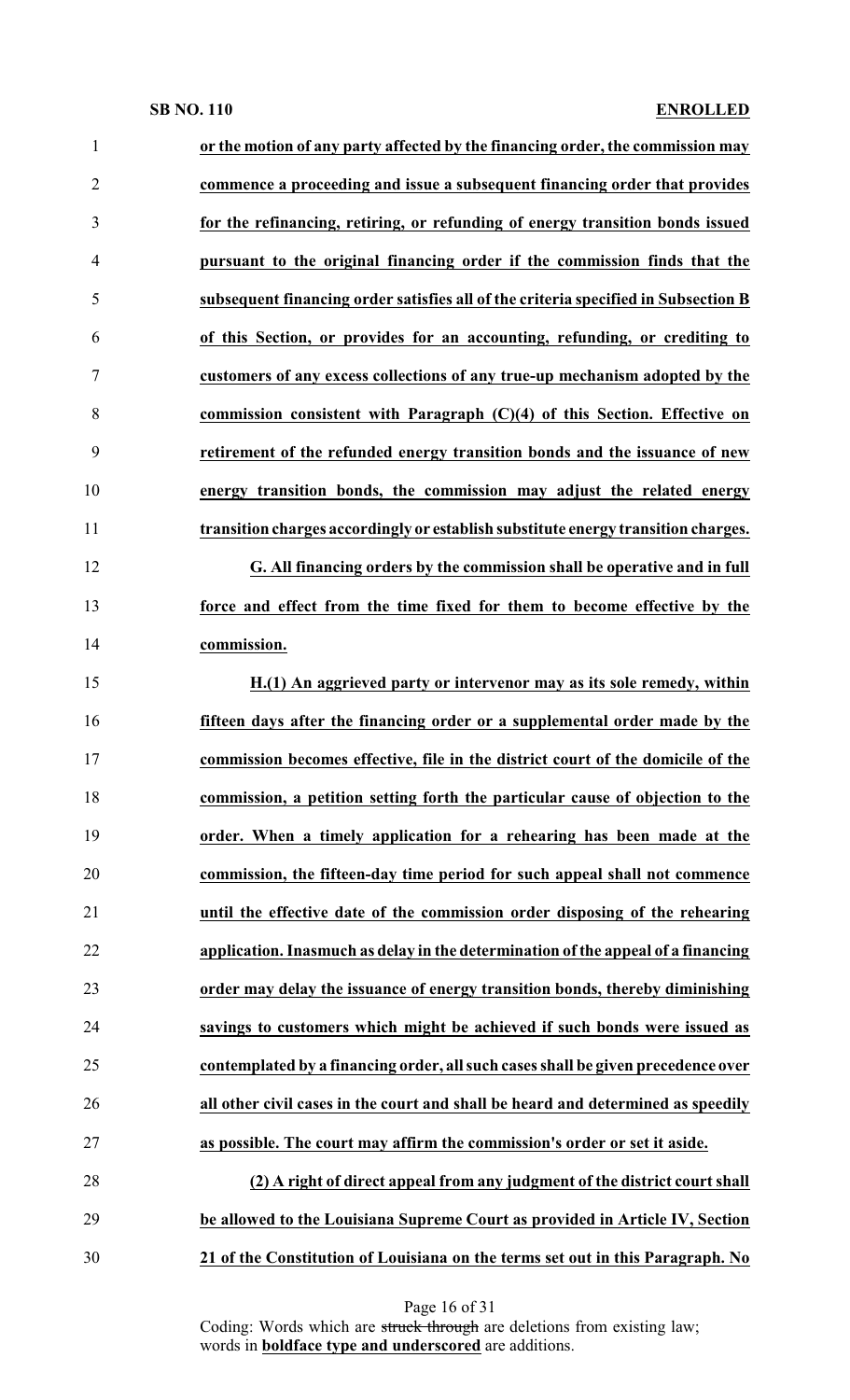| $\mathbf{1}$   | appeal to the Louisiana Supreme Court shall be allowed unless the petition is       |
|----------------|-------------------------------------------------------------------------------------|
| $\overline{2}$ | filed within fifteen days from the date on which the judgment of the district       |
| 3              | court is entered and only if the party taking the appeal has the record certified   |
| $\overline{4}$ | to the Louisiana Supreme Court and such party's brief filed therein within          |
| 5              | twenty days from the date on which the judgment of the district court is            |
| 6              | entered. Review on appeal from the commission shall be in accordance with R.S.      |
| 7              | 45:1193 through 1195.                                                               |
| 8              | §1274. Energy transition property                                                   |
| 9              | A. All energy transition property that is specified in a financing order            |
| 10             | constitute an existing, present contract right constituting<br>shall<br>an          |
| 11             | individualized, separate incorporeal movable susceptible of ownership, sale,        |
| 12             | assignment, transfer, and security interest, including, without limitation, for     |
| 13             | purposes of contracts concerning the sale of property and security interests in     |
| 14             | property, notwithstanding that the value of the property and the imposition and     |
| 15             | collection of energy transition charges depends on future acts such as the          |
| 16             | electric utility to which the order is issued performing its servicing functions    |
| 17             | relating to the collection of energy transition charges and on future electricity   |
| 18             | consumption. Such property shall exist whether or not the revenues or proceeds      |
| 19             | arising from the property have been billed, have accrued, or have been              |
| 20             | collected, notwithstanding the fact that the value or amount of the property is     |
| 21             | or may be dependent on the future provision of service to customers by the          |
| 22             | electric utility or its successors and the future consumption by customers of       |
| 23             | electricity. Energy transition property created by a financing order shall be a     |
| 24             | vested contract right, and such financing order shall create a contractual          |
| 25             | obligation of irrevocability by the commission in favor of the electric utility and |
| 26             | its assignees and financing parties.                                                |
| 27             | B. Energy transition property specified in a financing order shall                  |
| 28             | continue to exist until the energy transition bonds issued pursuant to the          |
| 29             | financing order are paid in full and all financing costs of the bonds have been     |
| 30             | recovered in full.                                                                  |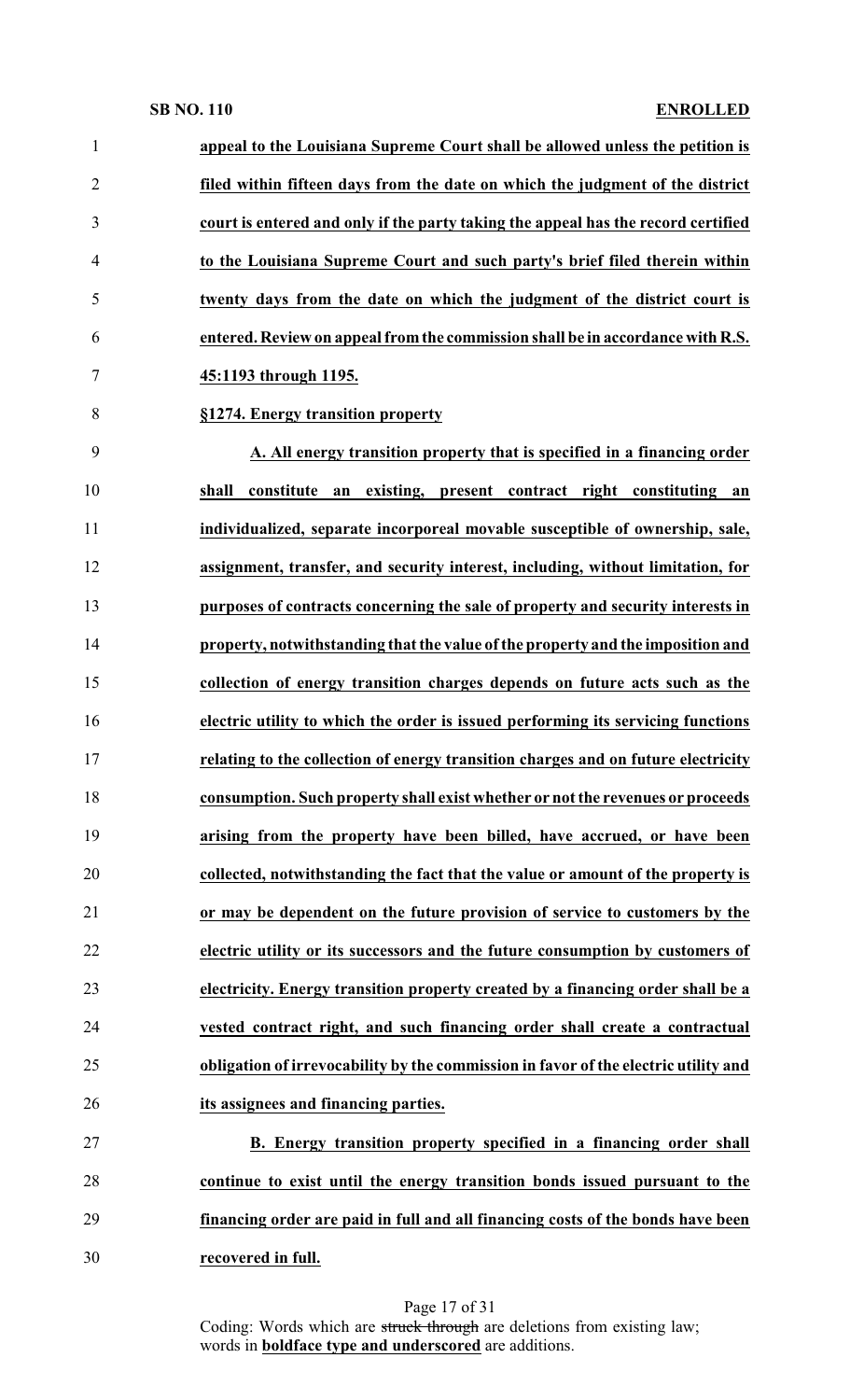| $\mathbf{1}$   | C. All or any portion of energy transition property specified in a                   |
|----------------|--------------------------------------------------------------------------------------|
| $\overline{2}$ | financing order issued to an electric utility may be sold, assigned, or transferred  |
| 3              | to an assignee, including an issuer that is an affiliate of the electric utility and |
| 4              | that is created for the limited purpose of acquiring, owning, or administering       |
| 5              | energy transition property or issuing energy transition bonds under the              |
| 6              | financing order. All or any portion of energy transition property may be             |
| 7              | encumbered by a security interest to secure energy transition bonds issued           |
| 8              | pursuant to the order and other financing costs. Each such sale, assignment,         |
| 9              | transfer, or security interest granted by an electric utility or assignee shall be   |
| 10             | considered to be a transaction in the ordinary course of business.                   |
| 11             | D. The description of energy transition property being sold, assigned, or            |
| 12             | transferred to an assignee in any sale agreement, purchase agreement, or other       |
| 13             | transfer agreement, being encumbered to a secured party in any security              |
| 14             | agreement, or indicated in any financing statement shall be sufficient only if       |
| 15             | such description or indication refers to the specific financing order that created   |
| 16             | the energy transition property and states that such agreement or financing           |
| 17             | statement covers all or part of such energy transition property described in such    |
| 18             | financing order. A description of investment property in a financing statement       |
| 19             | shall be sufficient if it refers to the financing order creating the energy          |
| 20             | transition property. This Subsection applies to all purported sales, assignments,    |
| 21             | or transfers of, and all purported liens or security interests in, energy transition |
| 22             | property, regardless of whether the related sale agreement, purchase                 |
| 23             | agreement, other transfer agreement, security agreement, pledge agreement, or        |
| 24             | other security document or judgment was entered into, or any financing               |
| 25             | statement was filed, before or after the effective date of this Part.                |
| 26             | E.(1) Energy transition property shall be an individualized, separate                |
| 27             | incorporeal movable susceptible of ownership, sale, assignment, transfer, and        |
| 28             | security interest encumbrance, notwithstanding any of the following:                 |
| 29             | (a) That the energy transition charges may be authorized by the                      |

**commission and included as part of the electric utility's base rates or fuel**

Page 18 of 31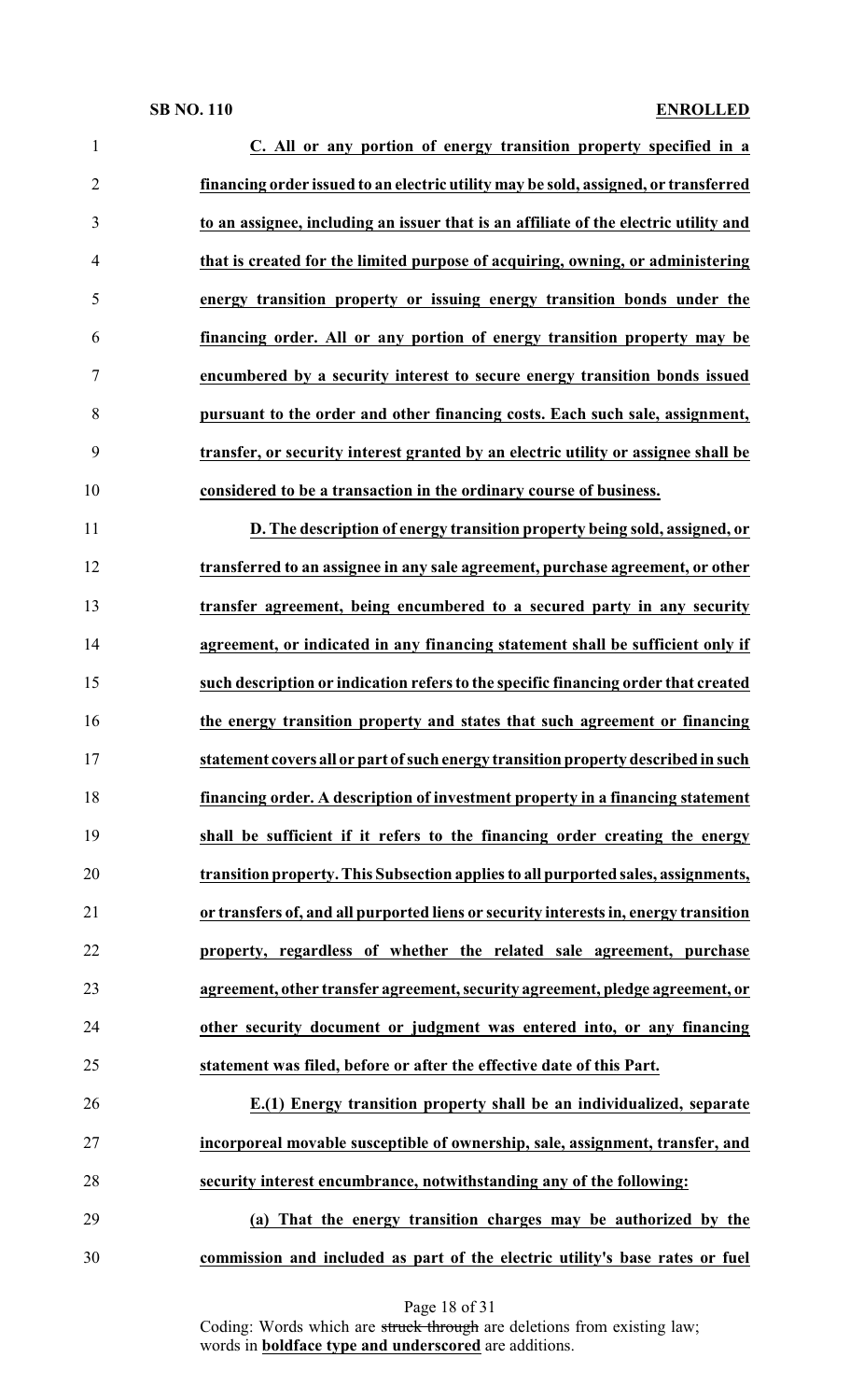| $\mathbf{1}$   | adjustment clause and are not shown as a separate line item on individual            |
|----------------|--------------------------------------------------------------------------------------|
| $\overline{2}$ | electric bills.                                                                      |
| 3              | (b) That notice is not given to customers that the energy transition                 |
| $\overline{4}$ | property has been transferred to an assignee and that such assignee is the owner     |
| 5              | of the rights to the energy transition charges.                                      |
| 6              | (c) That notice is not given to customers that the electric utility or               |
| $\tau$         | another entity, if applicable, is acting as a collection agent or servicer or in a   |
| 8              | similar capacity for an assignee.                                                    |
| 9              | (d) That funds arising from the collection of energy transition property             |
| 10             | by the electric utility as collection agent are commingled with other monies of      |
| 11             | the electric utility prior to the electric utility's transfer as collection agent of |
| 12             | such funds to the assignee or financing party.                                       |
| 13             | (e) That the energy transition charges are subject to a true-up                      |
| 14             | mechanism authorized by the commission pursuant to R.S. $45:1273(C)(4)$ .            |
| 15             | (2) A description of energy transition property, and a sale, assignment,             |
| 16             | or transfer or grant of security interest, shall not be denied legal effect,         |
| 17             | enforceability, perfection, or priority due to the factors provided for in           |
| 18             | Paragraph (1) of this Subsection applying in whole or in part to such energy         |
| 19             | transition property.                                                                 |
| 20             | F. If an electric utility defaults on any required payment of charges                |
| 21             | arising from energy transition property specified in a financing order, the          |
| 22             | district court of the domicile of the commission, upon application by an             |
| 23             | interested party, and without limiting any other remedies available to the           |
| 24             | applying party, shall order the sequestration and payment of the revenues            |
| 25             | arising from the energy transition property to the financing parties or their        |
| 26             | representatives. Any such order shall remain in full force and effect,               |
| 27             | notwithstanding any reorganization, bankruptcy, or other insolvency                  |
| 28             | proceedings with respect to the electric utility or its successors or the assignees. |
| 29             | G. To the extent provided in a financing order, the interest of an assignee          |
| 30             | or secured party in energy transition property specified in a financing order        |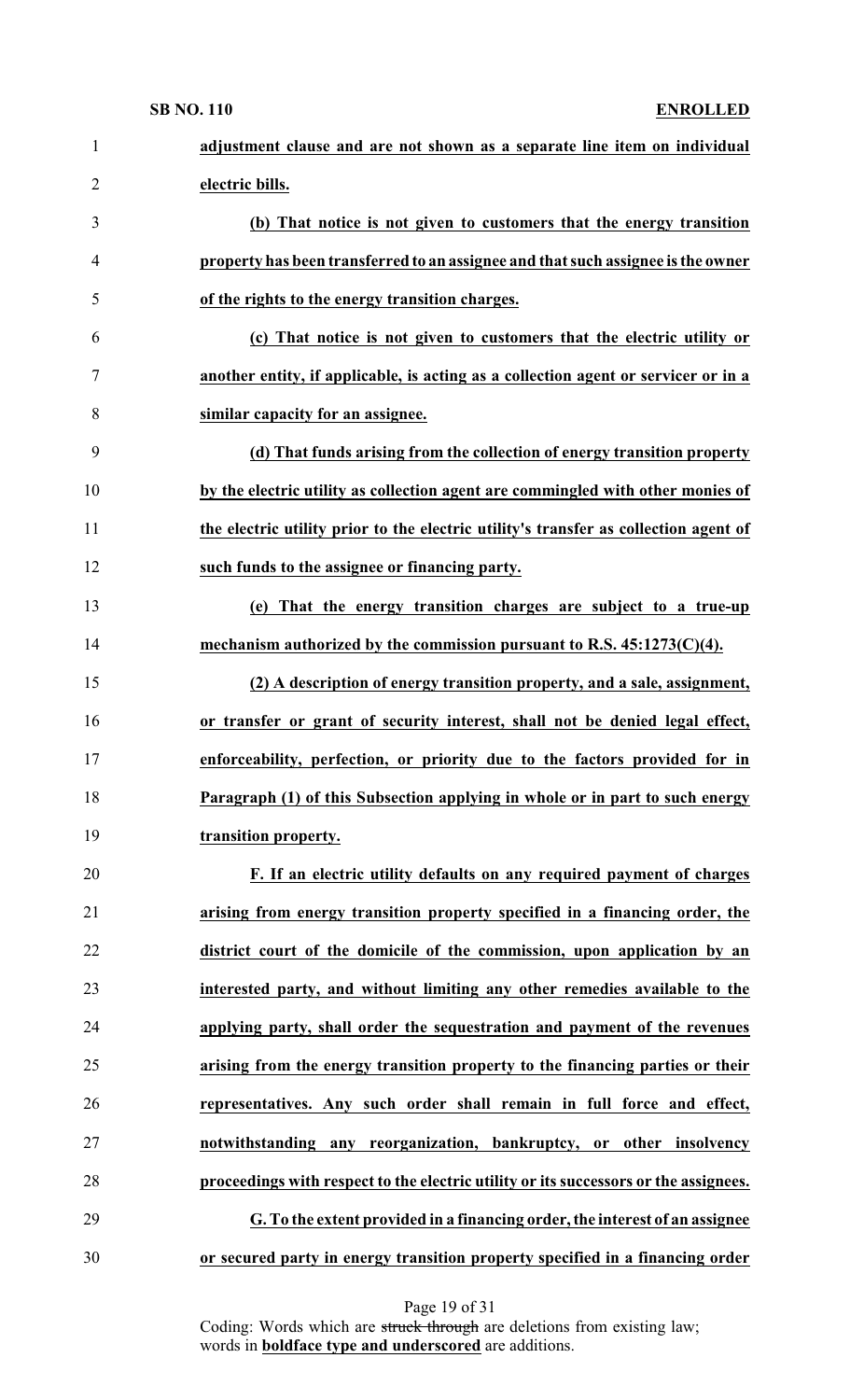| $\mathbf{1}$   | shall not be subject to setoff, counterclaim, surcharge, or defense by the electric     |
|----------------|-----------------------------------------------------------------------------------------|
| $\overline{2}$ | utility or by any customer of the electric utility or other person, or in connection    |
| 3              | with the reorganization, bankruptcy, or other insolvency of the electric utility        |
| $\overline{4}$ | or any other person.                                                                    |
| 5              | H. To the extent provided in a financing order, any successors to an                    |
| 6              | electric utility, whether pursuant to any reorganization, bankruptcy, or other          |
| 7              | insolvency proceeding, or whether pursuant to any merger or acquisition, sale,          |
| 8              | or other business combination, or transfer by operation of law, as a result of          |
| 9              | electric utility restructuring or otherwise, shall perform and satisfy all              |
| 10             | obligations of, and have the same rights under a financing order as, the electric       |
| 11             | utility under the financing order in the same manner and to the same extent as          |
| 12             | the electric utility, including collecting and paying to the persons entitled to        |
| 13             | receive them, the revenues, collections, payments, or proceeds of the energy            |
| 14             | transition property. Nothing in this Section shall be intended to limit or impair       |
| 15             | any authority of the commission concerning the transfer or succession of                |
| 16             | interests of electric utilities.                                                        |
| 17             | §1275. Sale                                                                             |
| 18             | The sale, assignment, or other transfer of energy transition property                   |
| 19             | shall be governed by this Section. All of the following apply to a sale,                |
| 20             | assignment, or other transfer:                                                          |
| 21             | (1) The sale, assignment, or other transfer of energy transition property               |
| 22             | by an electric utility to an assignee that the parties have in the governing            |
| 23             | contract expressly stated to be a sale shall be an absolute transfer and true sale      |
| 24             | of, and not a security interest in, the transferor's right, title, and interest in, to, |
| 25             | and under the energy transition property, other than for federal and state              |
| 26             | income tax and state franchise tax purposes. For all purposes other than federal        |
| 27             | and state income tax and state franchise tax purposes, the parties'                     |
| 28             | characterization of a transaction as a sale of an interest in energy transition         |
| 29             | property shall be conclusive that the transaction is a true sale and that               |
|                | ownership has passed to the party characterized as the purchaser, regardless            |

Page 20 of 31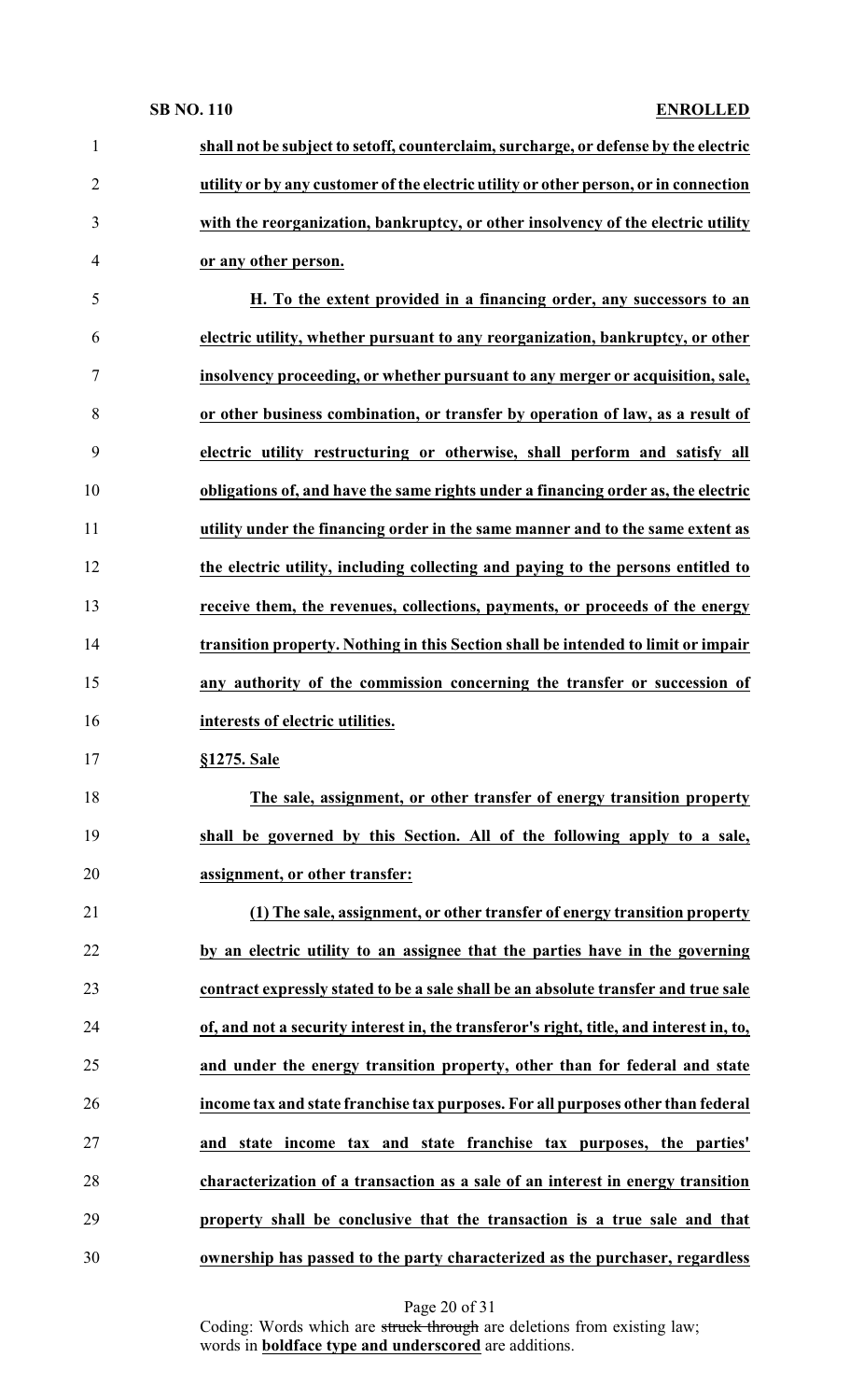| $\mathbf{1}$   | of whether the purchaser has possession of any documents evidencing or              |
|----------------|-------------------------------------------------------------------------------------|
| $\overline{2}$ | pertaining to the interest. After such a transaction, the energy transition         |
| 3              | property shall not be subject to any claims of the transferor or the transferor's   |
| $\overline{4}$ | creditors, other than creditors holding a prior security interest in the energy     |
| 5              | transition property perfected under R.S. 45:1276.                                   |
| 6              | (2) The characterization of the sale, assignment, or other transfer as a            |
| 7              | true sale or other absolute transfer pursuant to Paragraph (1) of this Section      |
| 8              | and the corresponding characterization of the assignee's property interest shall    |
| 9              | be determinative and conclusive irrespective of, and shall not be affected or       |
| 10             | impaired by, the existence of any of the following circumstances:                   |
| 11             | (a) Commingling of funds arising with respect to the energy transition              |
| 12             | property with other monies of the electric utility prior to the electric utility's  |
| 13             | transfer as collection agent of such funds to the assignee or financing party.      |
| 14             | (b) The retention by the transferor of a partial or residual interest,              |
| 15             | including an equity interest or entitlement to any surplus, in the energy           |
| 16             | transition property, whether direct or indirect, or whether subordinate or          |
| 17             | otherwise.                                                                          |
| 18             | (c) Any recourse that the assignee may have against the transferor,                 |
| 19             | except that any such recourse shall not be created, contingent upon, or             |
| 20             | otherwise occurring or resulting from the inability or failure of one or more of    |
| 21             | the transferor's customers to timely pay all or a portion of the energy transition  |
| 22             | charge.                                                                             |
| 23             | (d) Any indemnifications, obligations, or repurchase rights made or                 |
| 24             | provided by the transferor, except that such indemnity or repurchase rights         |
| 25             | shall not be based solely upon the inability or failure of a transferor's customers |
| 26             | to timely pay all or a portion of the energy transition charge.                     |
| 27             | (e) The transferor acting as the collector of the energy transition charges         |
| 28             | or the existence of any contract described in R.S. $45:1273(C)(9)$ .                |
| 29             | (f) The contrary or other treatment of the sale, assignment, or other               |
| 30             | transfer for tax, financial reporting, or other purposes.                           |
|                |                                                                                     |

| Page 21 of 31 |  |
|---------------|--|
|---------------|--|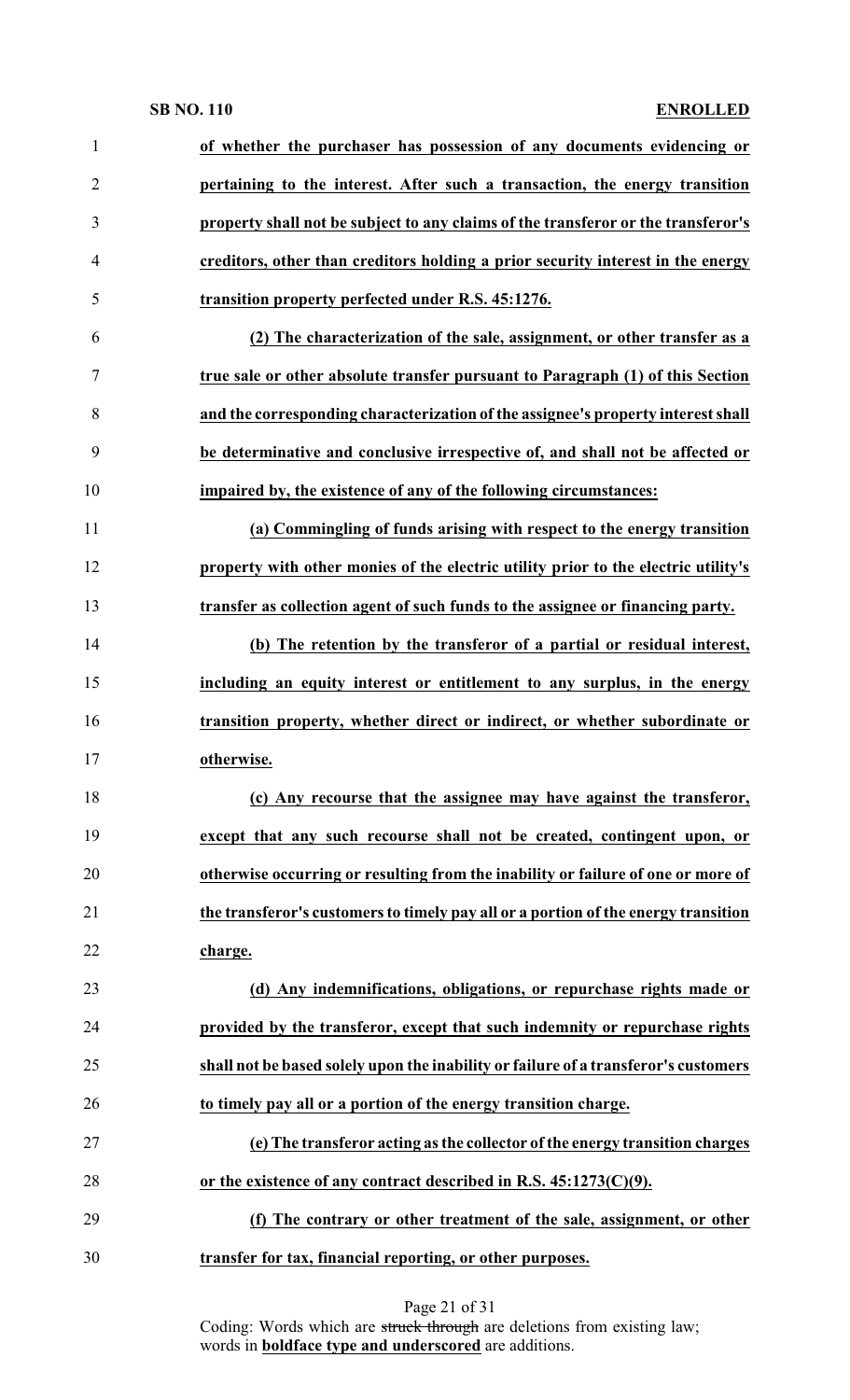| $\mathbf{1}$   | (g) The granting or providing to holders of the energy transition bonds              |
|----------------|--------------------------------------------------------------------------------------|
| $\overline{2}$ | of a preferred right to the energy transition property, or credit enhancement by     |
| 3              | the electric utility or its affiliates with respect to the energy transition bonds.  |
| 4              | (h) The status of the issuer as a direct or indirect wholly owned                    |
| 5              | subsidiary or other affiliate of the electric utility. The separate juridical        |
| 6              | personality of any issuer that is an assignee of energy transition property shall    |
| 7              | not be disregarded due to the fact that the issuer and the electric utility share    |
| 8              | any one or more incidents of control, including common managers, officers,           |
| 9              | directors, members, accounting or administrative systems, consolidated tax           |
| 10             | returns, or office space, that the issuer may be a disregarded entity for tax        |
| 11             | purposes, that the utility caused the formation of the issuer, that a contract by    |
| 12             | the utility and the issuer described in R.S. $45:1273(C)(9)$ exists, that the issuer |
| 13             | has no other business other than pertaining to the energy transition property,       |
| 14             | that the capitalization of the issuer is limited to amounts required for             |
| 15             | compliance with certain applicable federal income tax laws and revenue               |
|                |                                                                                      |
| 16             | procedures, or that other factors used in applying a single business enterprise      |
| 17             | test to juridical persons are present.                                               |
| 18             | (i) The matters described in R.S. $45:1274(E)$ .                                     |
| 19             | (j) Any other term of the contract under Paragraph (1) of this Section.              |
| 20             | (3) Any right that an electric utility has in the energy transition property         |
| 21             | prior to its sale, assignment, or transfer shall be incorporeal movable property     |
| 22             | in the form of a present vested contract right, notwithstanding any contrary         |
| 23             | treatment for accounting or tax purposes. The ownership of an interest in            |
| 24             | energy transition property is voluntarily transferred by a contract between the      |
| 25             | owner and the assignee that purports to transfer the ownership of that interest.     |
| 26             | Unless otherwise provided, the transfer of ownership takes place as between the      |
| 27             | parties as soon as there is written agreement on the interest, the purchase price    |
| 28             | is fixed, and the financing order has been issued. Such transfer is perfected and    |
| 29             | takes effect against all third parties including without limitation subsequent lien  |

Page 22 of 31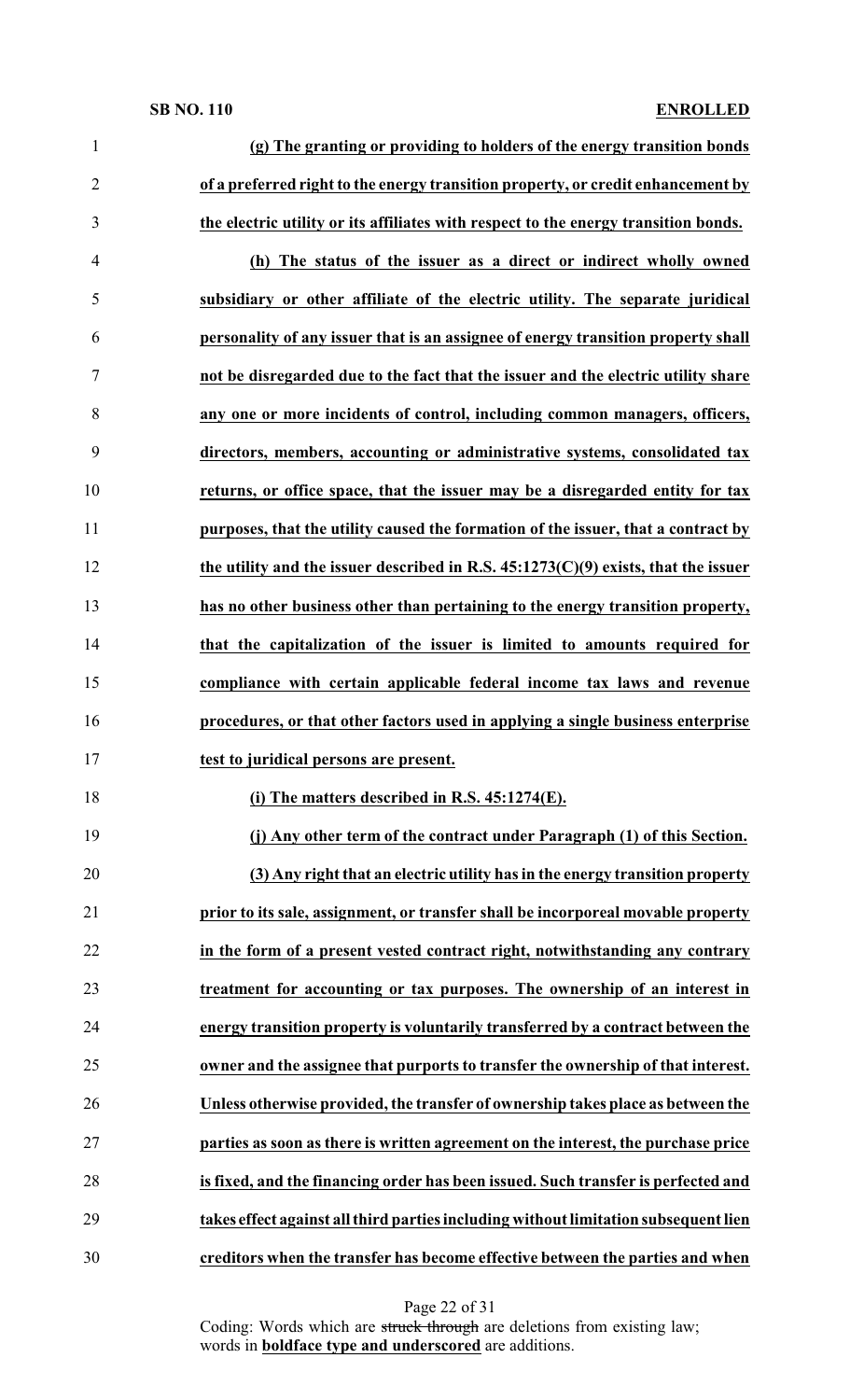|                                                                                                  | a financing statement giving notice of the sale, assignment, or transfer is filed |
|--------------------------------------------------------------------------------------------------|-----------------------------------------------------------------------------------|
| $\overline{2}$<br>in accordance with Paragraph (4) of this Section. Delivery of such an interest |                                                                                   |
| 3<br>in energy transition property takes place by operation of law upon the transfer             |                                                                                   |
| becoming effective against third parties.<br>$\overline{4}$                                      |                                                                                   |
| 5<br>(4) Financing statements required to be filed pursuant to this Section                      |                                                                                   |
| shall be filed, indexed, maintained, amended, assigned, continued, and<br>6                      |                                                                                   |
| $\tau$<br>terminated in the same manner and in the same system of records maintained             |                                                                                   |
| 8<br>for the filing of financing statements under the Uniform Commercial                         |                                                                                   |
| 9<br>Code-Secured Transactions. The filing of such a financing statement shall be the            |                                                                                   |
| 10<br>only method of perfecting a sale, assignment, or transfer of energy transition             |                                                                                   |
| 11<br>property. The sale, assignment, or transfer of an interest in energy transition            |                                                                                   |
| 12<br>property perfected by filing a financing statement shall be effective against the          |                                                                                   |
| 13<br>customers owing payment of the energy transition charges, creditors of the                 |                                                                                   |
| 14<br>transferor, subsequent transferees, and all other third persons, notwithstanding           |                                                                                   |
|                                                                                                  |                                                                                   |
| 15<br>the absence of actual knowledge of or notice to the customers of the sale,                 |                                                                                   |
| 16<br>assignment, or transfer.                                                                   |                                                                                   |
| 17<br>(5) The priority of the conflicting ownership interests of assignees in the                |                                                                                   |
| 18<br>same interest or rights in any energy transition property is determined as                 |                                                                                   |
| 19<br>follows:                                                                                   |                                                                                   |
| 20<br>(a) Conflicting perfected interests or rights of assignees rank according                  |                                                                                   |
| 21<br>to priority in time of perfection.                                                         |                                                                                   |
| 22<br>(b) A perfected interest or right of an assignee has priority over a                       |                                                                                   |
| 23<br>conflicting unperfected interest or right of an assignee.                                  |                                                                                   |
| 24<br>(c) A perfected interest or right of an assignee shall have priority over                  |                                                                                   |
| 25<br>a person who becomes a lien creditor after the perfection of such assignee's               |                                                                                   |
| 26<br>interest or right.                                                                         |                                                                                   |
| 27<br>(6) The priority of a sale, assignment, or transfer perfected pursuant to                  |                                                                                   |
| this Section shall not be impaired by any later modification of the financing<br>28              |                                                                                   |
| 29<br>order or energy transition property or by the commingling of funds arising                 |                                                                                   |

Page 23 of 31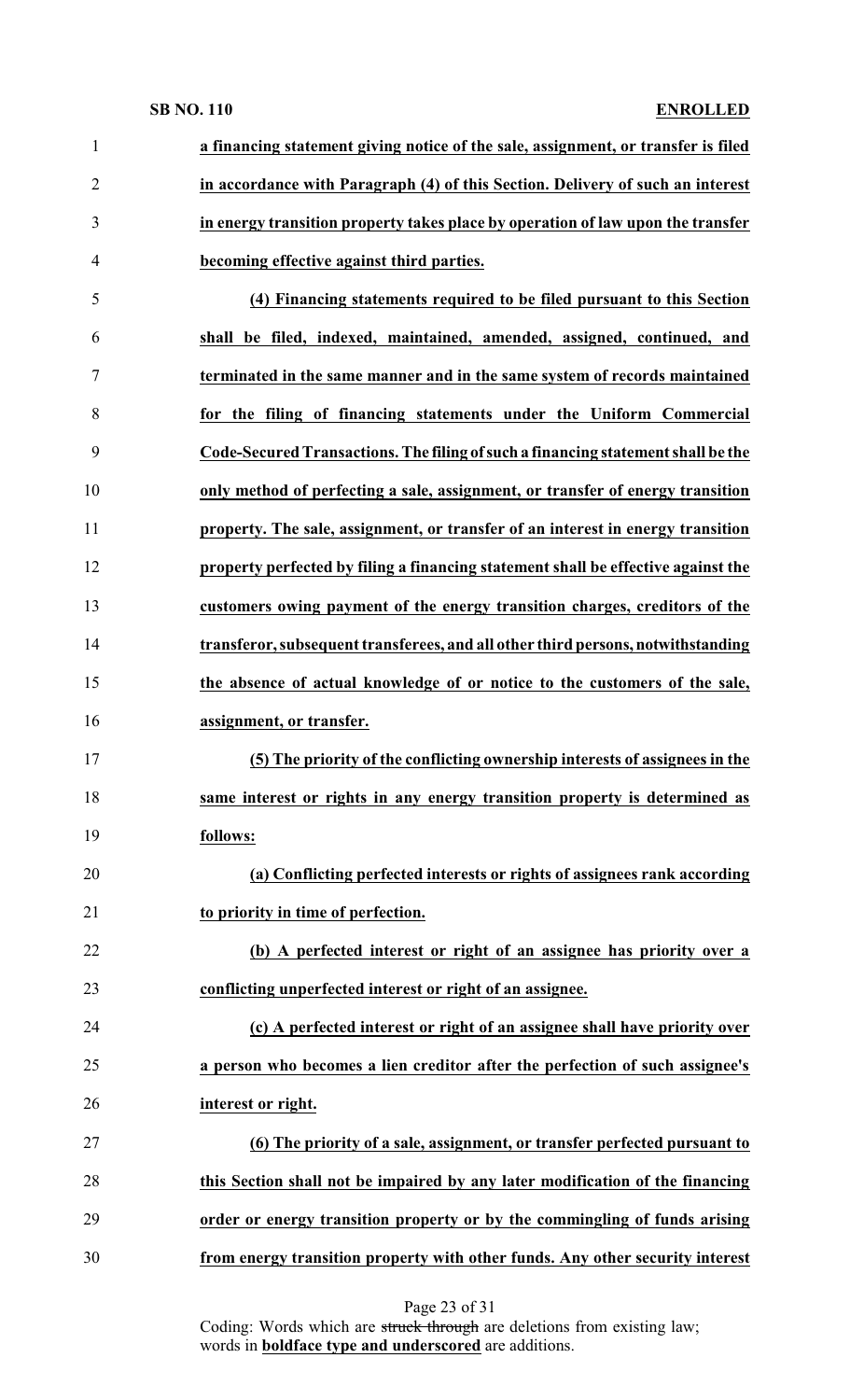| $\mathbf{1}$   | that may apply to those funds, other than a security interest perfected under         |
|----------------|---------------------------------------------------------------------------------------|
| $\overline{2}$ | R.S. 45:1276, shall be terminated when those funds are transferred to a               |
| 3              | segregated account for the assignee or a financing party. If energy transition        |
| $\overline{4}$ | property has been transferred to an assignee or financing party, the utility or       |
| 5              | other person serving as collection agent under any contract described in R.S.         |
| 6              | $45:1273(C)(9)$ shall hold any proceeds of that property as a mandatary and           |
| 7              | fiduciary and deliver such proceeds to the assignee or financing party.               |
| 8              | (7) No customer of an electric utility owing payment of an energy                     |
| 9              | transition charge may, by agreement with the electric utility or otherwise,           |
| 10             | prohibit, restrict, or require the consent of such customer to the sale,              |
| 11             | assignment, or transfer of or security interest in the energy transition charge.      |
| 12             | §1276. Security interests                                                             |
| 13             | A. The Uniform Commercial Code-Secured Transactions shall not apply                   |
| 14             | to energy transition property or any right, title, or interest of a utility or        |
| 15             | assignee, whether before or after the issuance of the financing order, except to      |
| 16             | the extent specified in R. S. 45:1277(A). In addition, such right, title, or interest |
| 17             | pertaining to a financing order, including but not limited to the associated          |
| 18             | energy transition property including any revenues, collections, claims, rights to     |
| 19             | payment, payments, money, or proceeds of or arising from energy transition            |
| 20             | charges pursuant to such order, shall not be treated as proceeds of any right or      |
| 21             | interest other than of the financing order and the energy transition property         |
| 22             | arising from the financing order. All revenues and collections resulting from         |
| 23             | energy transition property shall constitute proceeds only of the energy               |
| 24             | transition property arising from the financing order.                                 |
| 25             | B. Except to the extent provided in this Part with respect to filings of              |
| 26             | financing statements or control of deposit accounts or investment property as         |
| 27             | original collateral, the creation, attachment, granting, perfection, and priority     |
| 28             | of security interests in energy transition property to secure energy transition       |
| 29             | bonds and financing costs shall be governed solely by this Part and not by the        |
| 30             | <b>Uniform Commercial Code-Secured Transactions. Energy transition property</b>       |

Page 24 of 31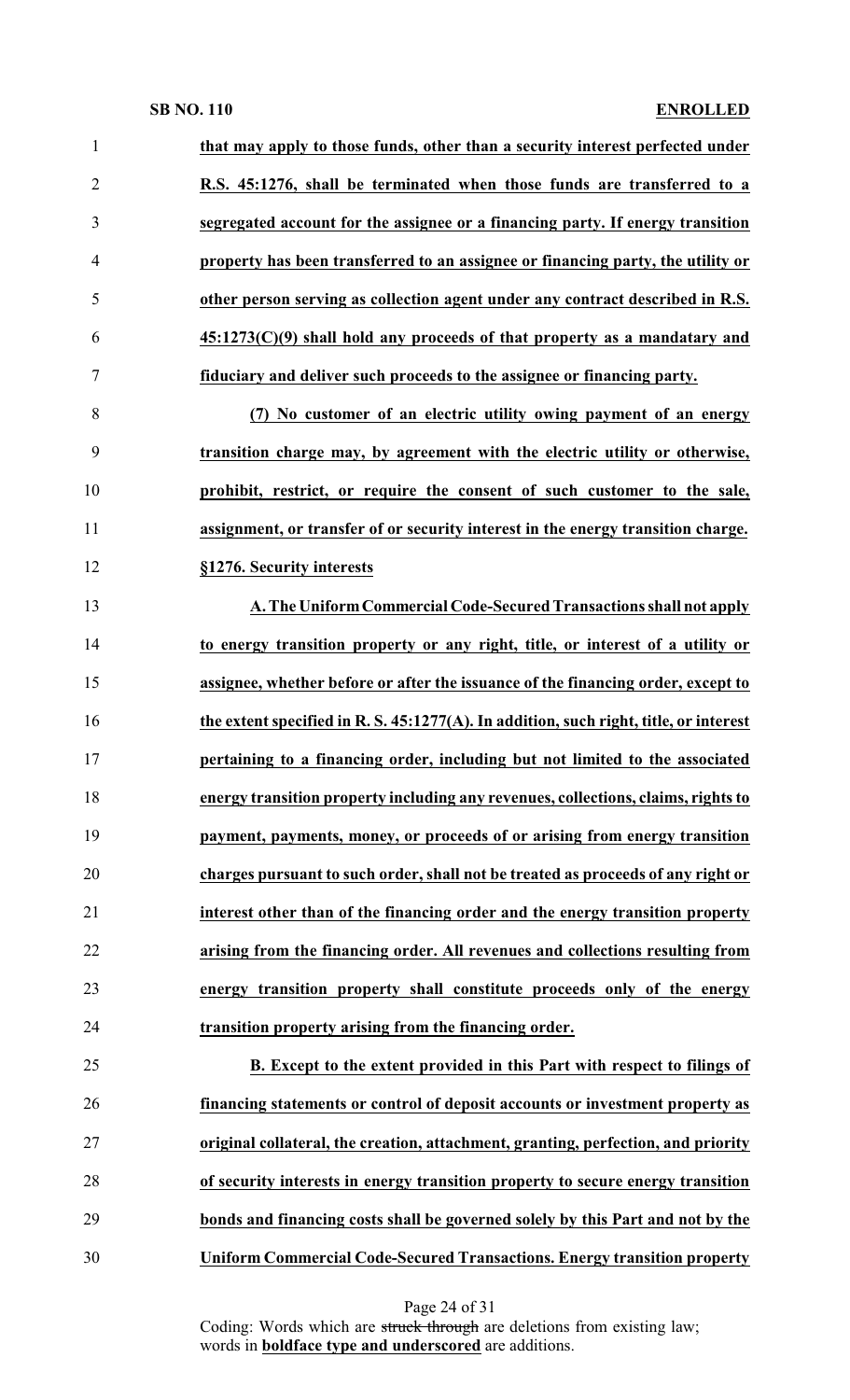| $\mathbf{1}$   | shall not be susceptible of pledge under Title XX-A of Book III of the Civil       |
|----------------|------------------------------------------------------------------------------------|
| $\overline{2}$ | Code.                                                                              |
| 3              | C.(1) A security interest in energy transition property shall be valid and         |
| 4              | enforceable against the electric utility and its successors, any assignee, and any |
| 5              | third parties and attaches to energy transition property only after all of the     |
| 6              | following conditions are met:                                                      |
| 7              | (a) The issuance of a financing order.                                             |
| 8              | (b) The execution and delivery of a security agreement with a financing            |
| 9              | party in connection with the issuance of energy transition bonds.                  |
| 10             | (c) The receipt of value for the energy transition bonds.                          |
| 11             | (2) A security interest attaches to energy transition property when all of         |
| 12             | the conditions of Paragraph (1) of this Subsection have been met, unless the       |
| 13             | security agreement expressly postpones the time of attachment.                     |
| 14             | D. A security interest in energy transition property shall be perfected            |
| 15             | only if it has attached and a financing statement indicating the energy transition |
| 16             | property collateral covered has been filed. A financing statement shall be filed   |
| 17             | to perfect all security interests and liens in energy transition property. A       |
| 18             | security interest in energy transition property shall be perfected when it has     |
| 19             | attached and when the applicable financing statement has been filed. The           |
| 20             | interest of a secured party shall not be perfected unless a financing statement    |
| 21             | sufficient pursuant to this Part and otherwise in accordance with the Uniform      |
| 22             | Commercial Code-Secured Transactions is filed, and after perfection, the           |
| 23             | secured party's interest continues in the energy transition property and all       |
| 24             | proceeds of such energy transition property, whether or not billed, accrued, or    |
| 25             | collected, and whether or not deposited into a deposit account and however         |
| 26             | evidenced. A security interest in proceeds of energy transition property shall be  |
| 27             | a perfected security interest if the security interest in the energy transition    |
| 28             | property was perfected pursuant to this Part. Financing statements required to     |
| 29             | be filed pursuant to this Section shall be filed, indexed, maintained, amended,    |
| 30             | assigned, continued, and terminated in the same manner and in the same system      |

Page 25 of 31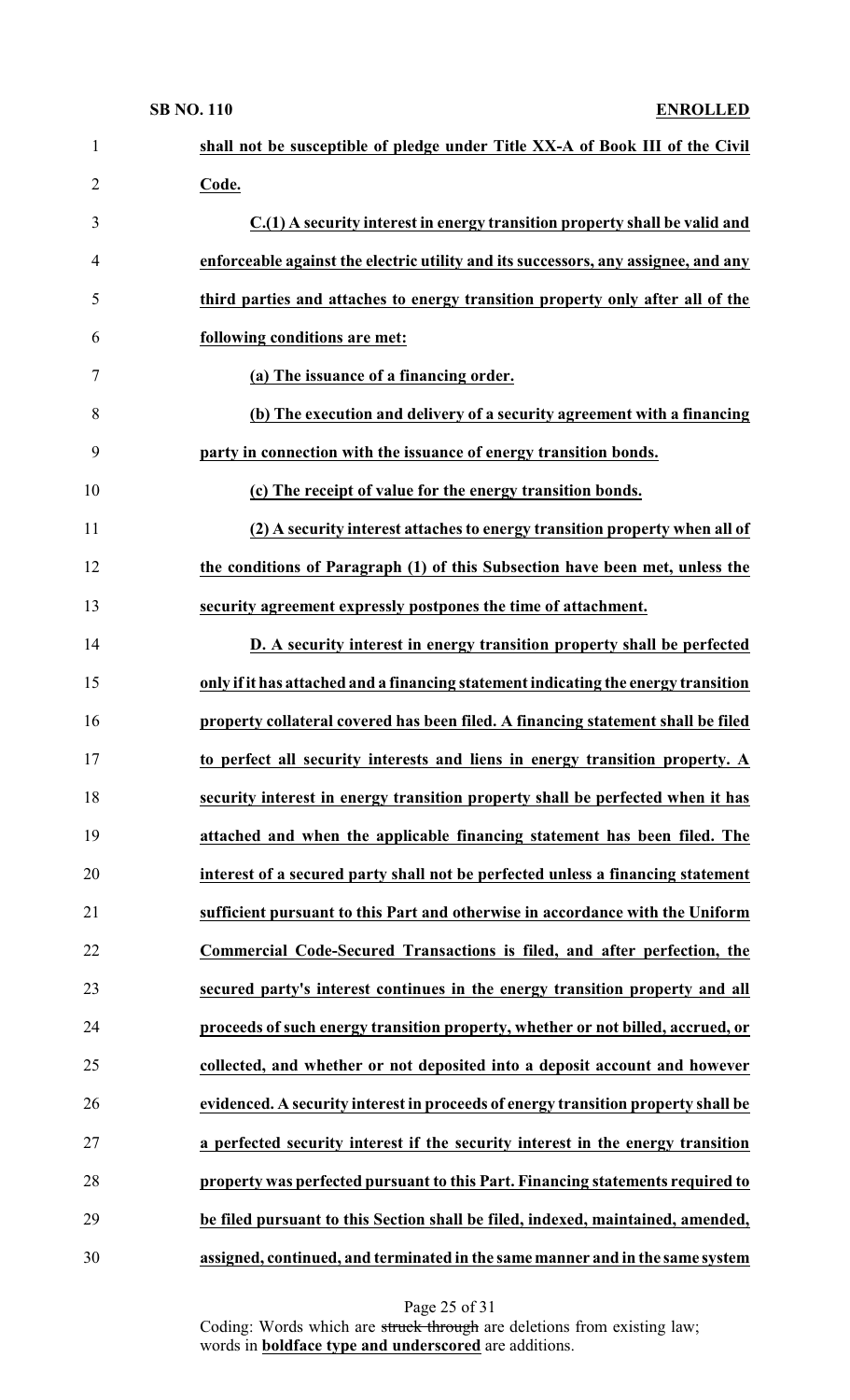| 1              | of records maintained for the filing of financing statements pursuant to the            |
|----------------|-----------------------------------------------------------------------------------------|
| $\overline{2}$ | Uniform Commercial Code-Secured Transactions. The filing of the financing               |
| 3              | statement shall be the only method of perfecting a lien or security interest on         |
| 4              | energy transition property. The financing statement shall be filed as if the            |
| 5              | debtor named therein were located in this state.                                        |
| 6              | E. The priority of the conflicting security interests of secured parties in             |
| 7              | the same interest or rights in any energy transition property shall be                  |
| 8              | determined as follows:                                                                  |
| 9              | (1) Conflicting perfected security interests of secured parties rank                    |
| 10             | according to priority in time of perfection.                                            |
| 11             | (2) A perfected security interest of a secured party shall have priority                |
| 12             | over a conflicting unperfected security interest of a secured party.                    |
| 13             | (3) A perfected security interest of a secured party shall have priority                |
| 14             | over a person who becomes a lien creditor after the perfection of such secured          |
| 15             | party's security interest.                                                              |
| 16             | F. A perfected security interest in energy transition property and all                  |
| 17             | proceeds of such energy transition property, whether or not billed, accrued, or         |
| 18             | collected, and whether or not deposited into a deposit account and however              |
| 19             | evidenced, shall have priority over a conflicting lien or privilege of any nature       |
| 20             | in the same collateral property, except a security interest shall be subordinate        |
| 21             | to the rights of a person that becomes a lien creditor before the perfection of         |
| 22             | such security interest. A security interest in energy transition property which         |
| 23             | qualifies for priority over a conflicting security interest, lien, or privilege also    |
| 24             | has priority over the conflicting security interest, lien, or privilege in proceeds     |
| 25             | of the investment recovery property. The relative priority of a perfected               |
| 26             | security interest of a secured party shall not be adversely affected by any             |
| 27             | security interest, lien, or privilege in a deposit account of the electric utility that |
| 28             | is a collector as described in R.S. 45:1273(C)(9) and into which the revenues are       |
| 29             | deposited. The priority of a security interest perfected pursuant to this Section       |
| 30             | shall not be defeated or impaired by any later modification of the financing            |

Page 26 of 31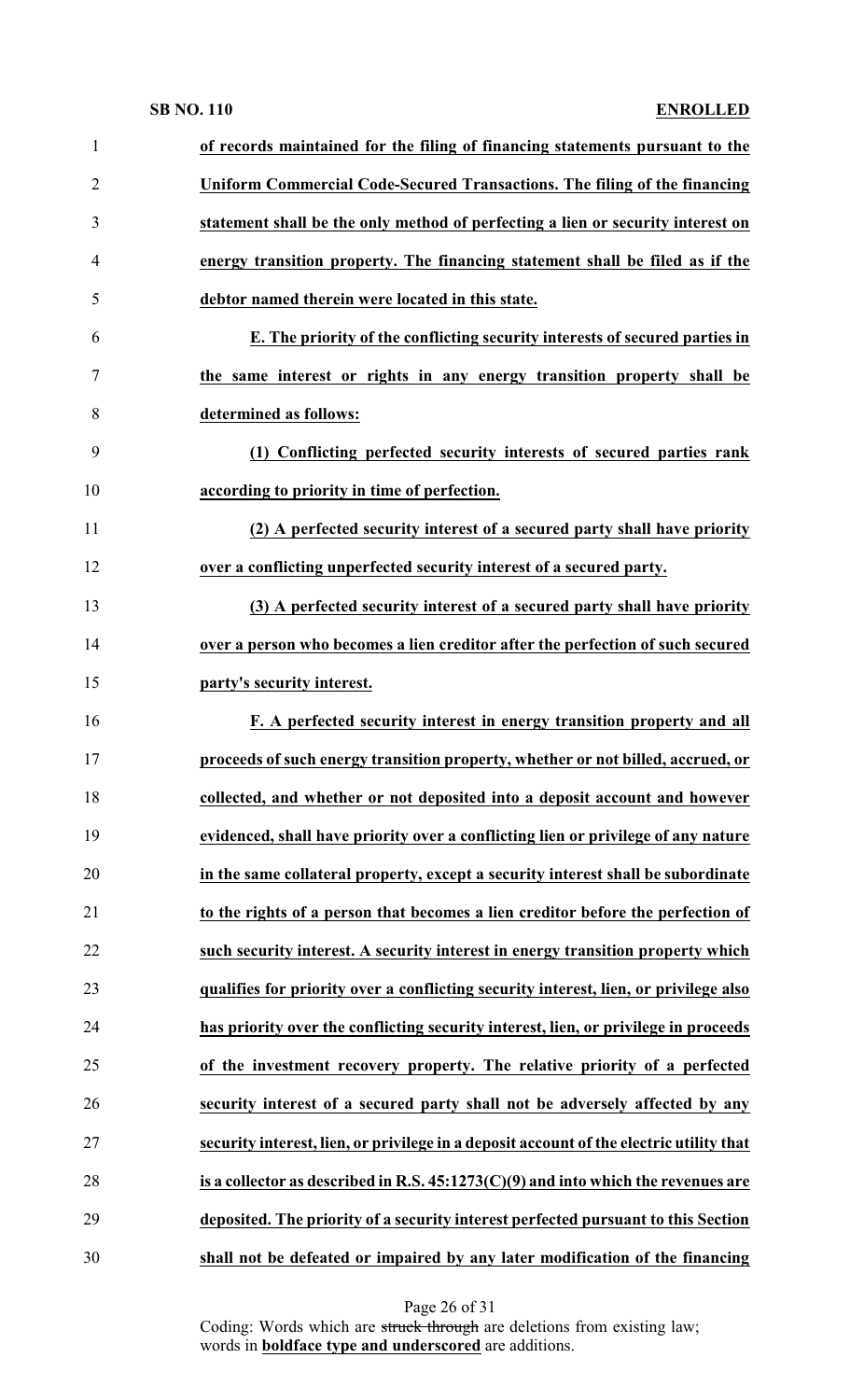| 1              | order or energy transition property or by the commingling of funds arising           |
|----------------|--------------------------------------------------------------------------------------|
| $\overline{2}$ | from energy transition property with other funds. Any other security interest        |
| 3              | that may apply to those funds shall be terminated as to all funds transferred to     |
| $\overline{4}$ | a segregated account for the benefit of an assignee or a financing party or to an    |
| 5              | assignee or financing party directly. The perfection by control, the effect of       |
| 6              | perfection by control, and the priority of a security interest granted by the        |
| $\tau$         | issuer of and securing energy transition bonds held by a secured party having        |
| 8              | control of a segregated deposit account or securities account as original            |
| 9              | collateral into which revenues, collections, or proceeds of energy transition        |
| 10             | property are deposited or credited shall be governed by the Uniform                  |
| 11             | Commercial Code-Secured Transactions, including the choice of law rules in           |
| 12             | Part III thereof.                                                                    |
| 13             | G. If a default occurs under the terms of the energy transition bonds, the           |
| 14             | secured party may foreclose on or otherwise enforce the security interest in any     |
| 15             | energy transition property as if it was a secured party under the Uniform            |
| 16             | Commercial Code-Secured Transactions. A secured party holding a security             |
| 17             | interest in energy transition property shall be entitled to exercise all of the same |
| 18             | rights and remedies as are available to a secured party pursuant to the Uniform      |
| 19             | Commercial Code-Secured Transactions, to the same extent as if those rights          |
| 20             | and remedies were set forth in this Part. A court of competent jurisdiction may      |
| 21             | order that amounts arising from energy transition property be transferred to         |
| 22             | a separate account of the secured party for the financing parties' benefit, to       |
| 23             | which their security interest shall apply. On application by or on behalf of a       |
| 24             | secured party to the district court of the domicile of the commission, the court     |
| 25             | shall order the sequestration and payment to the financing parties of revenues       |
| 26             | arising from the energy transition property.                                         |
| 27             | H. A security interest created under this Part may provide for a security            |
| 28             | interest in after-acquired collateral. A security interest granted pursuant to this  |
| 29             | Part shall not be invalid or fraudulent against creditors solely because the         |
| 30             | grantor or the electric utility as collector or servicer has the right or ability to |

Page 27 of 31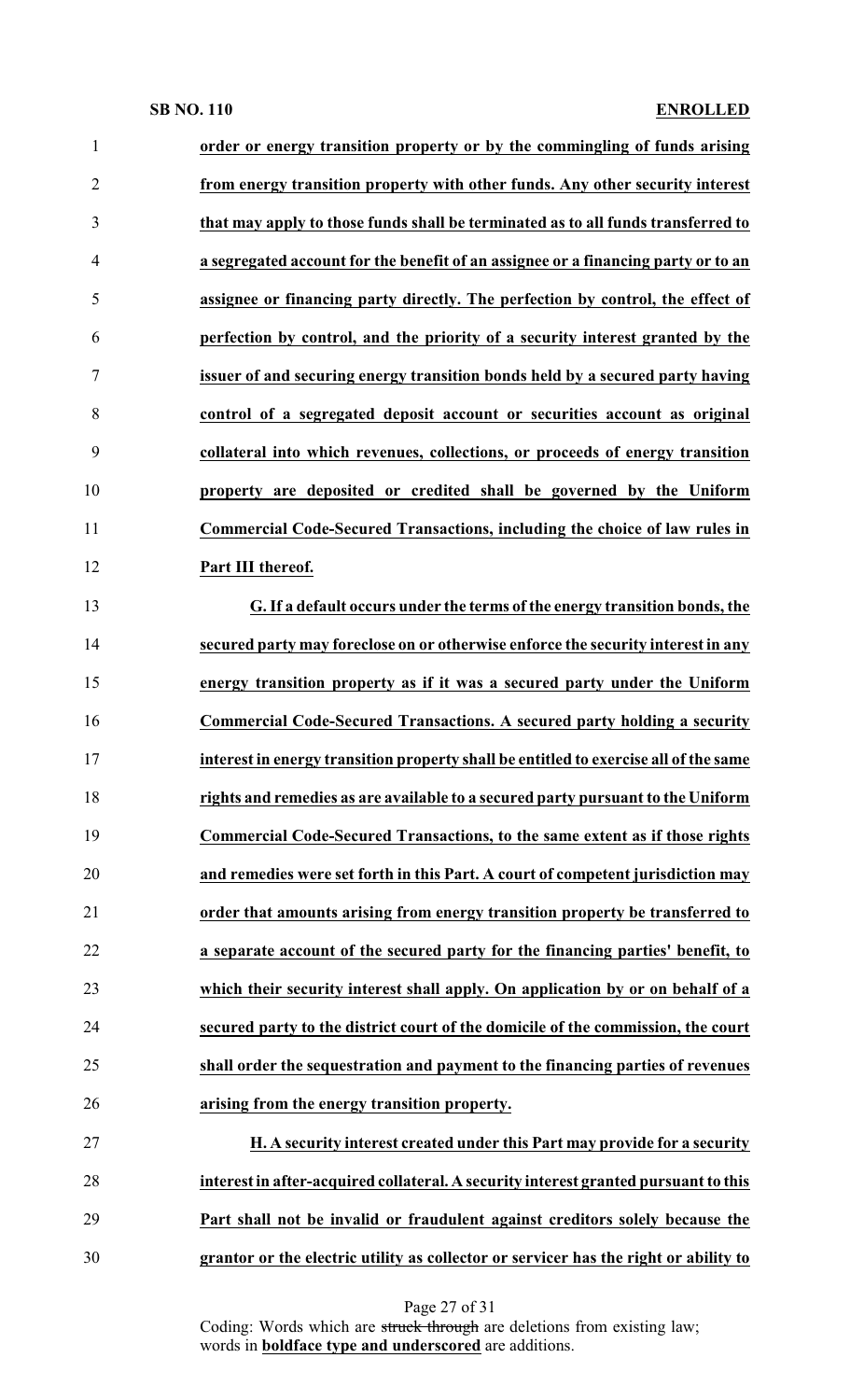| $\mathbf{1}$   | commingle the collateral or proceeds, or collect, compromise, enforce, and          |
|----------------|-------------------------------------------------------------------------------------|
| $\overline{2}$ | otherwise deal with collateral.                                                     |
| 3              | I. Any action arising under the provisions of this Part to enforce a                |
| 4              | security interest in any energy transition property, or which otherwise asserts     |
| 5              | an interest in, or a right in, to, or against any energy transition property,       |
| 6              | wherever located or deemed located, or any security interest governed by this       |
| 7              | Part, shall be brought in the district court of the domicile of the commission.     |
| 8              | The suits shall be governed by the provisions of the Code of Civil Procedure and    |
| 9              | other law applicable to executory proceedings, including provisional remedies,      |
| 10             | but only to the extent such laws are consistent with the language and purposes      |
| 11             | of this Part. Nothing in this Subsection shall be construed to deny to the          |
| 12             | commission any jurisdiction conferred upon it by law or the Constitution of         |
| 13             | Louisiana.                                                                          |
| 14             | §1277. Choice of law; conflicts                                                     |
| 15             | A. The law governing the validity, enforceability, attachment, creation,            |
| 16             | perfection, the effect of perfection or nonperfection, priority, exercise of        |
| 17             | remedies, and venue with respect to the sale, assignment, or transfer of an         |
| 18             | interest or right or the creation of a security interest in any energy transition   |
| 19             | property shall be exclusively the laws of this state, without applying this state's |
| 20             | laws of conflicts of laws and notwithstanding any contrary contractual              |
| 21             | provision, except as provided in R.S. 45:1276(F). The validity, enforceability,     |
| 22             | attachment, creation, perfection, the effect of perfection or nonperfection,        |
| 23             | priority, exercise of remedies, and venue with respect to the sale, assignment,     |
| 24             | or transfer of an interest or right or the creation of a security interest in any   |
| 25             | energy transition property shall be governed by this Part, and solely to the        |
| 26             | extent not addressed by this Part, by the Uniform Commercial Code-Secured           |
| 27             | Transactions and other laws of this state. The contents and sufficiency of          |
| 28             | financing statements referenced in this Part shall be governed by this Part and     |
| 29             | to the extent not addressed by this Part by the Uniform Commercial                  |
| 30             | Code-Secured Transactions. Notwithstanding any other law to the contrary, this      |

Page 28 of 31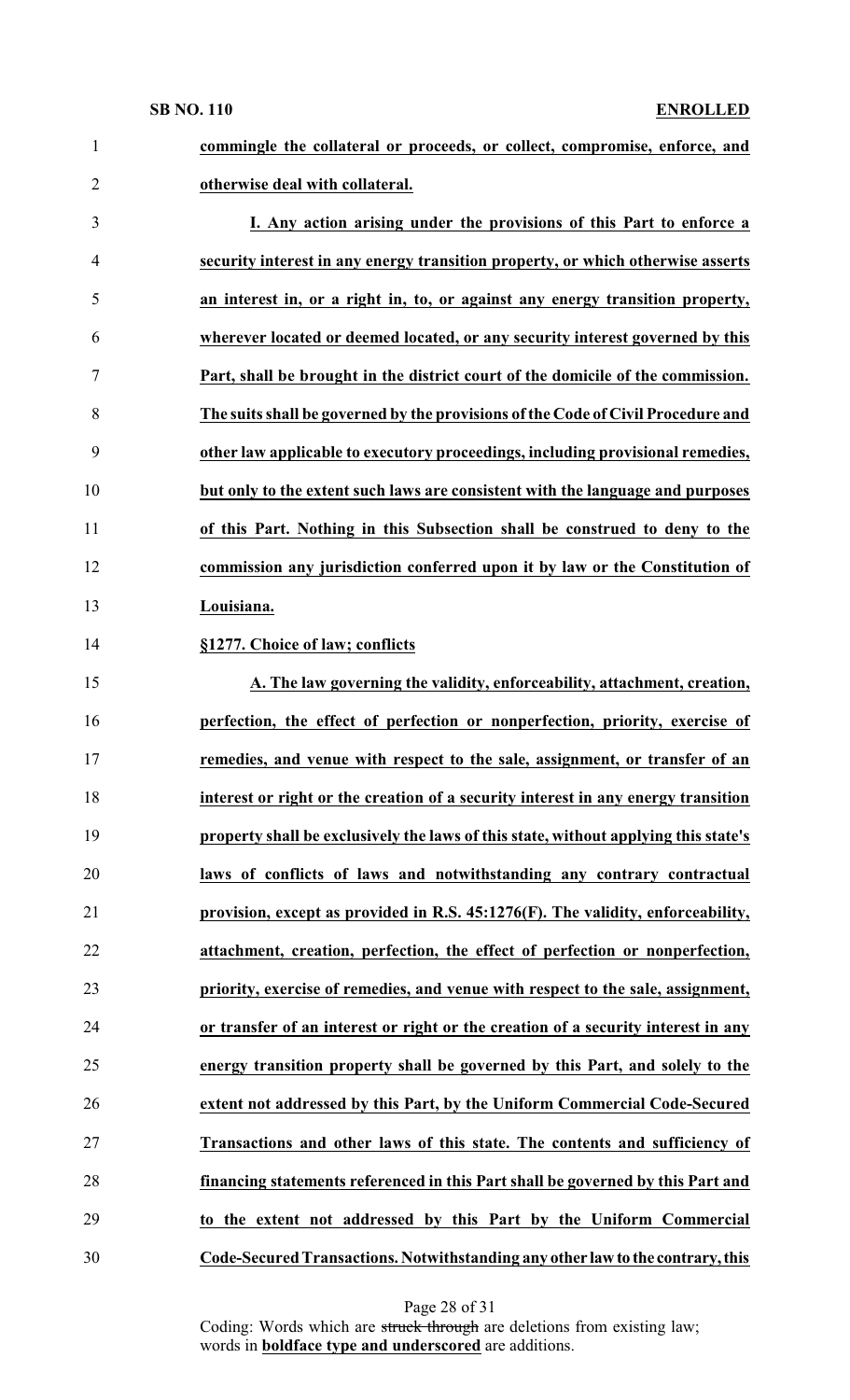| $\mathbf{1}$   | Part provides that the Uniform Commercial Code-Secured Transactions applies          |
|----------------|--------------------------------------------------------------------------------------|
| $\overline{2}$ | to the filings of financing statements referenced in this Part, to perfection, the   |
| 3              | effect of perfection or nonperfection, and the priority of security interests held   |
| 4              | by a secured party having control of deposit accounts or securities accounts as      |
| 5              | original collateral securing energy transition bonds, notwithstanding that           |
| 6              | proceeds of energy transition charges are deposited therein, and to the              |
| 7              | enforcement of security interests in energy transition property, in each case        |
| 8              | subject to Subsection B of this Section.                                             |
| 9              | B. In the event of conflict between this Part and any other law regarding            |
| 10             | the validity, enforceability, attachment, creation, perfection, the effect of        |
| 11             | perfection or nonperfection, or priority of, a sale, assignment, or transfer of, or  |
| 12             | security interest in, energy transition property, or the exercise of remedies or     |
| 13             | venue with respect thereto, this Part shall govern to the extent of the conflict.    |
| 14             | C. This Section shall not be interpreted to conflict with or modify R.S.             |
| 15             | 45:1276(B).                                                                          |
| 16             | §1278. Energy transition bonds                                                       |
| 17             | Energy transition bonds shall not be a debt or a general obligation of the           |
| 18             | state or any of its political subdivisions, agencies, or instrumentalities and shall |
| 19             | not be a charge on their full faith and credit. An issue of energy transition bonds  |
| 20             | shall not, directly, indirectly, or contingently, obligate the state or any agency,  |
| 21             | political subdivision, or instrumentality of the state to levy any tax or make any   |
| 22             | appropriation for payment of the bonds, other than for paying energy transition      |
| 23             | charges in their capacity as consumers of electricity. All energy transition bonds   |
| 24             | authorized by a financing order by the commission shall contain on the face of       |
| 25             | a statement the following: "Neither the full faith and credit nor the taxing         |
| 26             | power of the state of Louisiana is pledged to the payment of the principal of, or    |
| 27             | interest on, this bond".                                                             |
| 28             | §1279. State pledge                                                                  |
| 29             | A. For purposes of this Section, the term "bondholder" means a person                |
| 30             | who holds an energy transition bond, including in book entry form.                   |

Page 29 of 31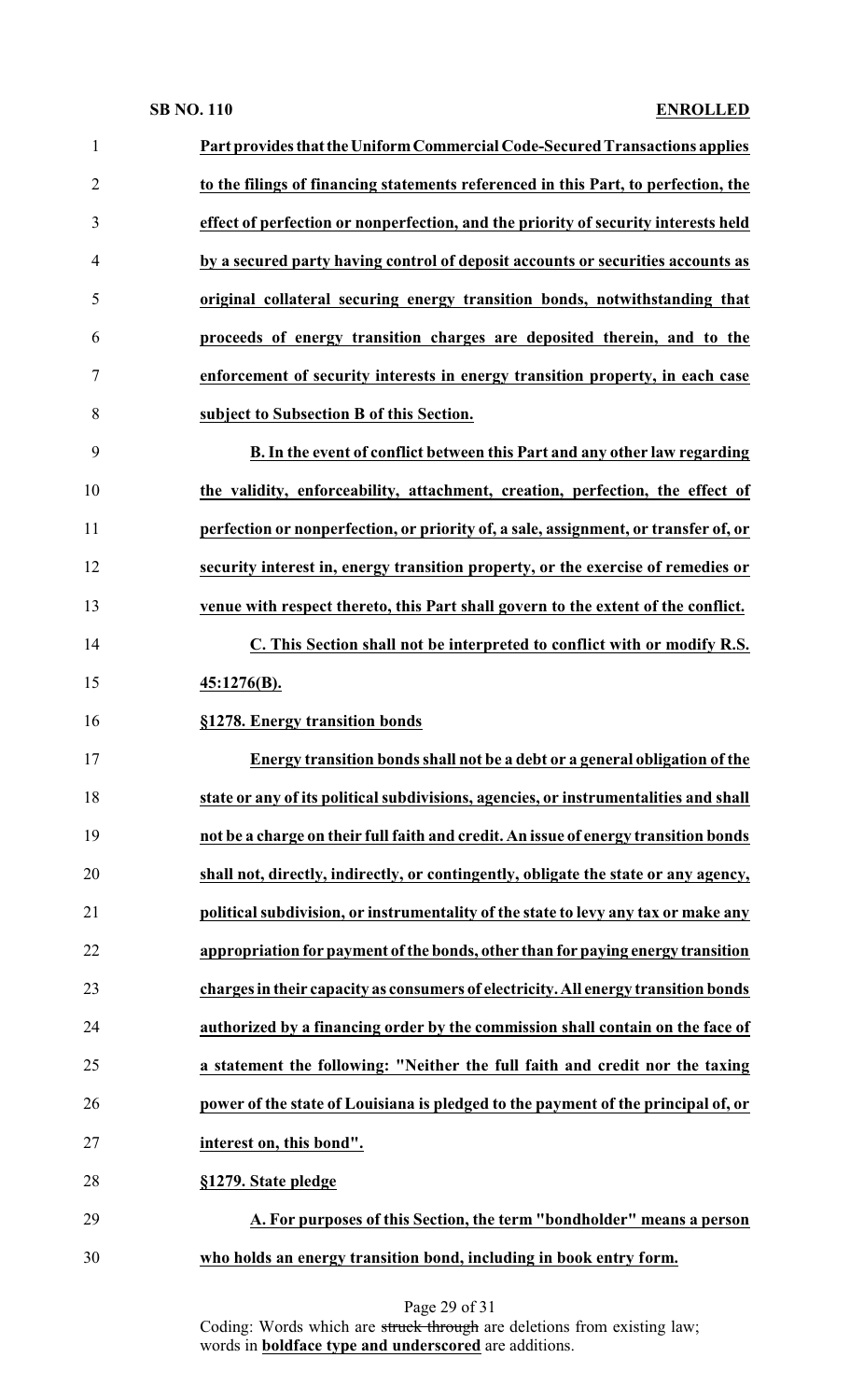| $\mathbf{1}$   | B.(1) The state and the Legislature of Louisiana each pledge to and agree         |
|----------------|-----------------------------------------------------------------------------------|
| $\overline{2}$ | with bondholders, the owners of the energy transition property, and other         |
| 3              | financing parties that, until the financing costs and the energy transition bonds |
| 4              | and any ancillary agreements have been paid and performed in full, the state      |
| 5              | and the Legislature of Louisiana shall not do any of the following:               |
| 6              | (a) Alter the provisions of this Part that authorize the commission to            |
| 7              | create an irrevocable contract right by the issuance of a financing order, to     |
| 8              | create energy transition property, and to make the energy transition charges      |
| 9              | imposed by a financing order irrevocable, binding, and nonbypassable charges.     |
| 10             | (b) Take or permit any action that impairs or would impair the value of           |
| 11             | energy transition property.                                                       |
| 12             | (c) Take or permit any action that impairs or would impair the rights             |
| 13             | and remedies of the issuer, any other assignee, such bondholders or other         |
| 14             | financing parties, or the security for the energy transition bonds or ancillary   |
| 15             | agreements.                                                                       |
| 16             | (d) Except as provided for in this Section and except for adjustments             |
| 17             | under any true-up mechanism established by the commission, reduce, alter, or      |
| 18             | impair energy transition charges that are to be imposed, collected, and remitted  |
| 19             | for the benefit of the bondholders and other financing parties until any and all  |
| 20             | principal, interest, premium, financing costs, and other fees, expenses, or       |
| 21             | charges incurred, and any contracts to be performed, in connection with the       |
| 22             | related energy transition bonds have been paid and performed in full.             |
| 23             | (2) Nothing in this Subsection shall preclude limitation or alteration if         |
| 24             | and when full compensation is made by law for the full protection of the energy   |
| 25             | transition charges imposed, charged, and collected pursuant to a financing        |
| 26             | order and full protection of the holders of energy transition bonds and any       |
| 27             | assignee or financing party.                                                      |
| 28             | C. Any person or entity that issues energy transition bonds may include           |
| 29             | the pledges specified in Subsection B of this Section and in R.S. $45:1273(C)(5)$ |
| 30             | in the bonds and related documentation.                                           |